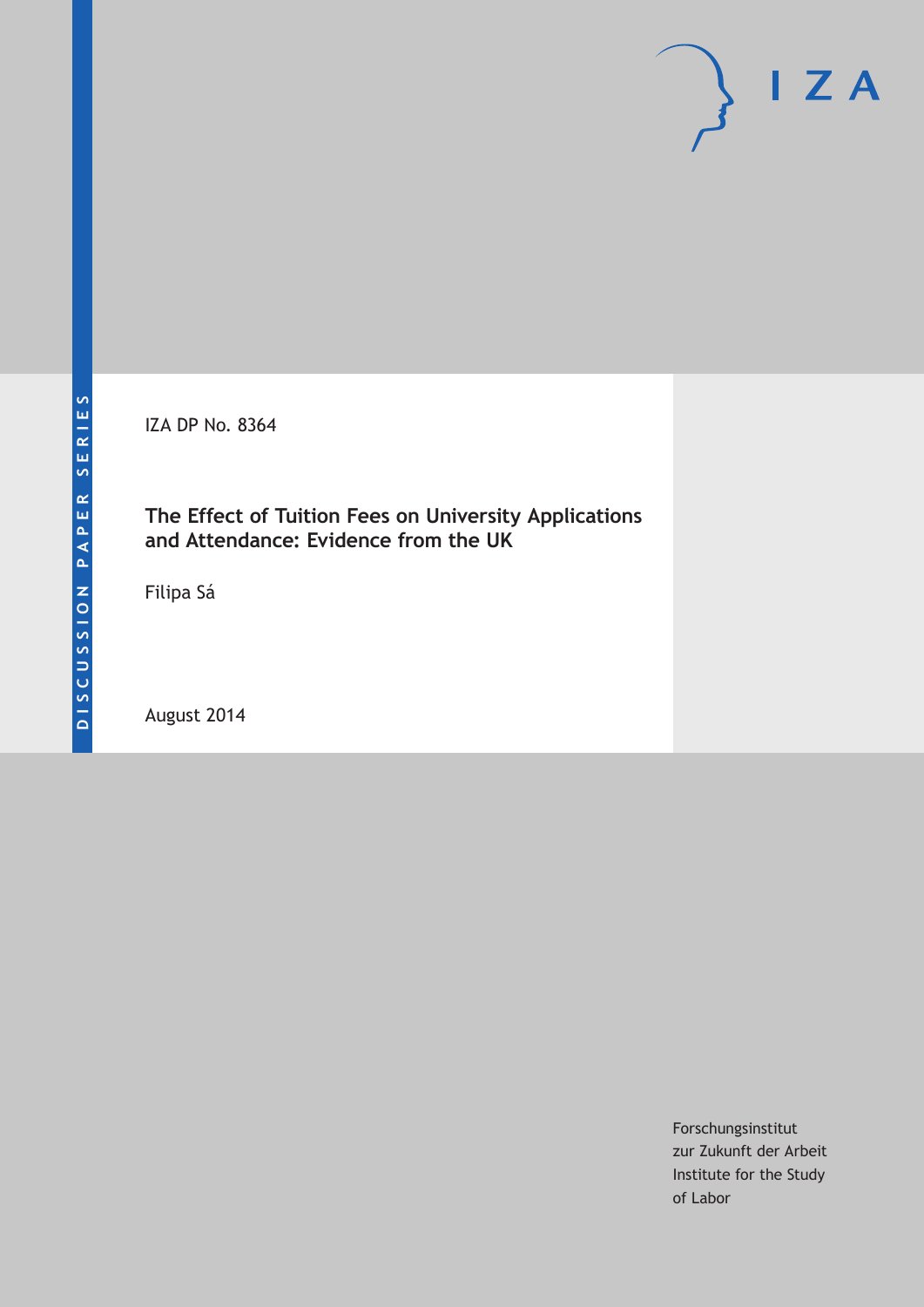# **The Effect of Tuition Fees on University Applications and Attendance: Evidence from the UK**

**Filipa Sá**

*King's College London and IZA*

# Discussion Paper No. 8364 August 2014

IZA

P.O. Box 7240 53072 Bonn Germany

Phone: +49-228-3894-0 Fax: +49-228-3894-180 E-mail: [iza@iza.org](mailto:iza@iza.org)

Any opinions expressed here are those of the author(s) and not those of IZA. Research published in this series may include views on policy, but the institute itself takes no institutional policy positions. The IZA research network is committed to the IZA Guiding Principles of Research Integrity.

The Institute for the Study of Labor (IZA) in Bonn is a local and virtual international research center and a place of communication between science, politics and business. IZA is an independent nonprofit organization supported by Deutsche Post Foundation. The center is associated with the University of Bonn and offers a stimulating research environment through its international network, workshops and conferences, data service, project support, research visits and doctoral program. IZA engages in (i) original and internationally competitive research in all fields of labor economics, (ii) development of policy concepts, and (iii) dissemination of research results and concepts to the interested public.

<span id="page-1-0"></span>IZA Discussion Papers often represent preliminary work and are circulated to encourage discussion. Citation of such a paper should account for its provisional character. A revised version may be available directly from the author.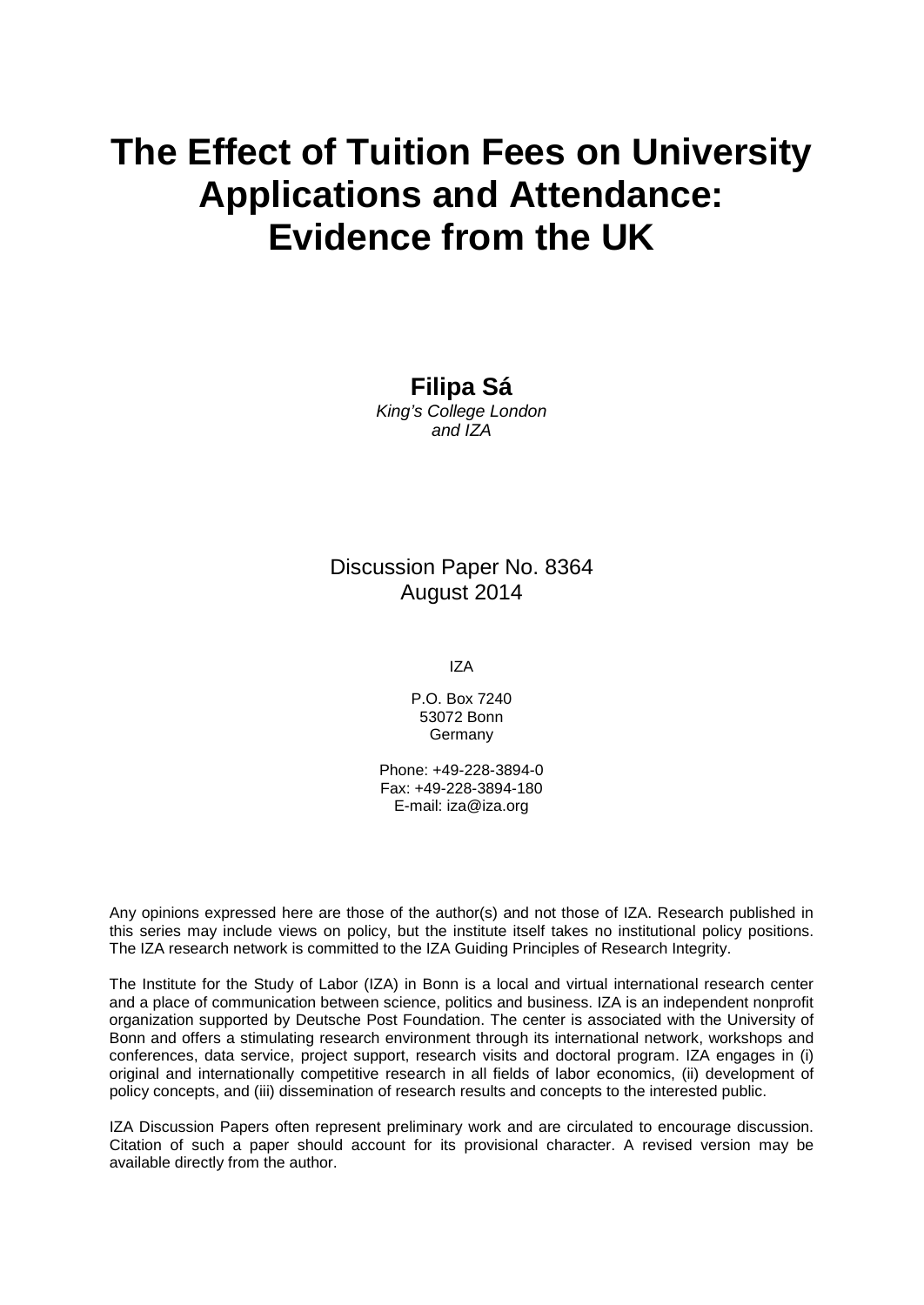IZA Discussion Paper No. 8364 August 2014

# **ABSTRACT**

# **The Effect of Tuition Fees on University Applications: Evidence from the UK[\\*](#page-1-0)**

This article uses variation in university tuition fees over time and across countries in the UK to examine the effect of fees on university applications and attendance. It focuses on two policy changes: the removal of upfront tuition fees in Scotland in 2001 and the increase in fees in England in 2012. It finds that applications decrease in response to higher fees, especially for courses with lower salaries and lower employment rates after graduation. Attendance also falls in response to higher fees, but there is no evidence of a larger reduction for students from disadvantaged backgrounds.

JEL Classification: I21, J24

Keywords: tuition fees, university applications, university attendance

Corresponding author:

Filipa Sá Department of Management King's College London Franklin Wilkins Building 150 Stamford Street London SE1 9NH United Kingdom E-mail: [filipa.sa@kcl.ac.uk](mailto:filipa.sa@kcl.ac.uk)

I thank Suzanne Campbell at the Universities and Colleges Admissions Service (UCAS) and Rebecca Hobbs at the Higher Education Statistics Agency (HESA) for providing the data used in this study. Financial support from a British Academy/Leverhulme Small Research Grant (reference SG122737) is gratefully acknowledged.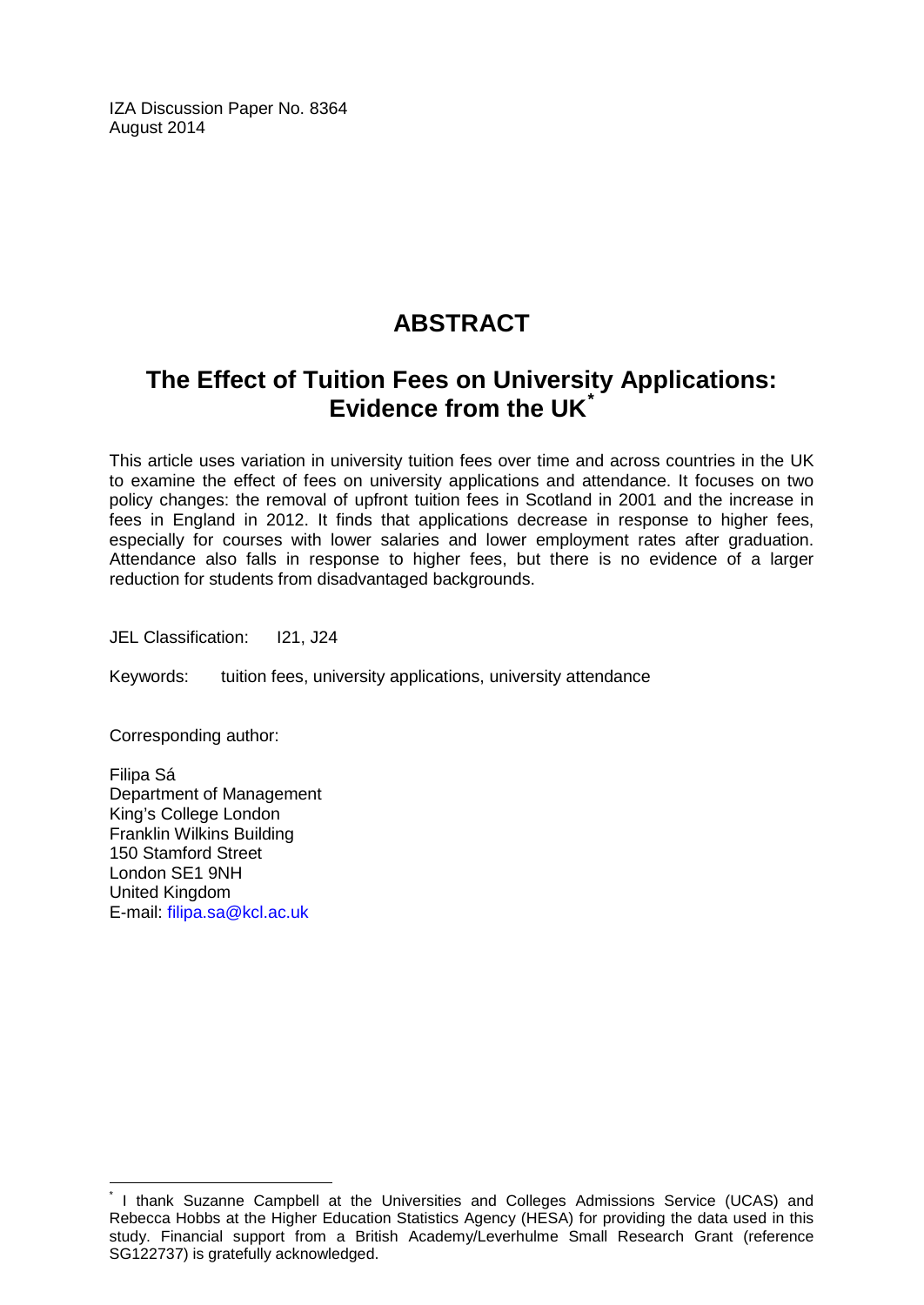## 1 Introduction

The cost of a degree is an important determinant of the decision to apply to university. In the UK, there have been significant changes in tuition fee policy in recent years. Before 1998, the cost of a university degree was entirely supported by the government. Since then, students pay part of the cost of higher education, with some significant variation in the level of tuition fees across UK countries.

This article uses variation in tuition fees over time and across countries in the UK to study the effect of fees on the demand for higher education, university attendance and course choice. I focus on two policy changes: the removal of upfront fees in Scotland in 2001 (2001 reform) and the increase in fees in England in 2012 (2012 reform). The 2001 reform replaced upfront fees of  $\pounds 1,000$  per year with an endowment scheme in which students pay a total of  $\mathcal{L}2,000$  after graduation. This applied only to Scottish-domiciled students attending university in Scotland. The 2012 reform increased fees from  $\pounds3,375$  to a maximum of  $\pounds9,000$  per year for students at English universities.

Using difference-in-differences estimation, I find that the 2001 reform increased applications by 21 log points, while the 2012 reform reduced applications by 25 log points. The results imply an elasticity of applications with respect to fees between  $-0.14$  and  $-0.26$ . To test whether the effect of fees on applications varies by course, I merge data on applications with information on average salaries and employment rates six months after graduation, disaggregated by subject, institution and gender. I find that applications to courses that offer weaker employment prospects are more sensitive to changes in tuition fees. This suggests that applicants take expected future earnings and employment prospects into account when making their course choices.

In addition to applications, I look at the effect of tuition fees on the number of first-year undergraduate students. I find that the increase in fees in 2012 reduced the number of first-year undergraduates by 33 log points. This effect is smaller for non-white students and for students from local authorities with low rates of participation in higher education. This suggests that credit constraints do not seem to play an important role in the decision to go to university. There are two factors that may explain this finding. First, the vast majority of students finance their studies with government-provided student loans. Second, universities that charge higher fees need to have access agreements approved by the Office for Fair Access (OFFA) outlining their measures to attract and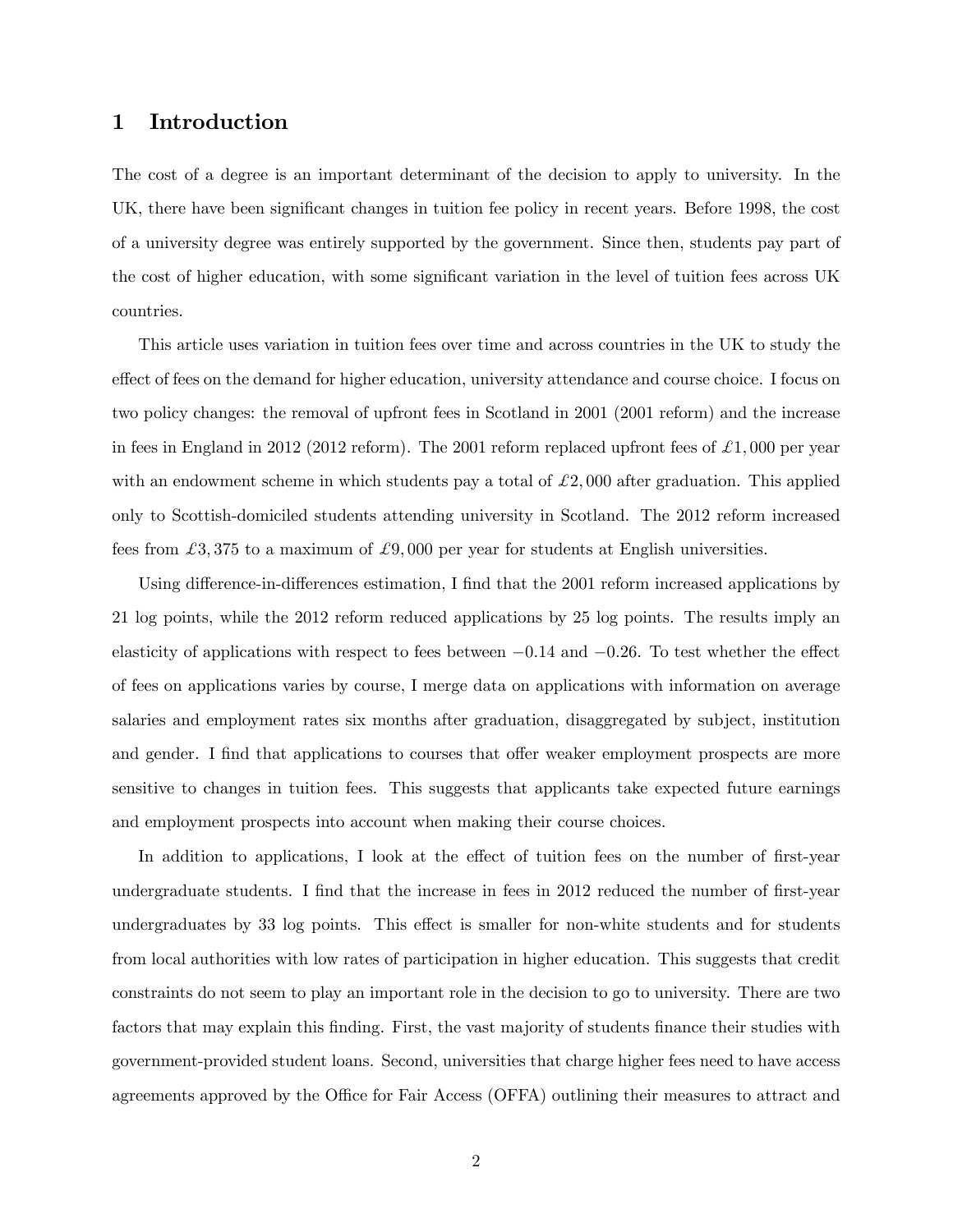support students from disadvantaged backgrounds.

This article contributes to the literature on the effect of schooling costs on schooling outcomes. The identification challenge in this literature is the fact that unobservable individual characteristics a§ect schooling outcomes. Therefore, a simple regression of schooling outcomes on schooling costs would suffer from an omitted variable bias.

A number of studies use quasi-experimental methods to get around this issue. Deming and Dynarski (2009) review this literature for the US and find that most studies provide evidence that reducing college costs can increase college entry and persistence. The evidence for other countries also points to a negative effect of tuition fees on enrollment. Neill (2009) uses the political party in power in Canadian provinces as an instrument for provincial tuition fees and finds a negative effect of fees on enrollment. Hübner  $(2012)$  uses the introduction of tuition fees in some German states in 2007 to design a natural experiment to identify the effect of fees on enrollment. His results also suggest that tuition fees reduce enrollment, by a similar magnitude to the effects identified with US data. Nielsen et al  $(2010)$  look at the effect of a reform that increased the amount of study grants in Denmark in 1988. Using variation in the level of educational grants as a function of parental income, the authors find that the increase in grants had a positive effect on college enrollment. Garibaldi et al  $(2012)$  look at the effect of tuition fees on the probability of late graduation, i.e., completing a degree in more than four years, for students at Bocconi University in Italy. They adopt a regression discontinuity design to exploit variation in the level of tuition paid by students as a function of parental income. Their Öndings suggest that an increase in tuition fees reduces the probability of late graduation.

For the UK, Dearden et al (2011) use data on university participation from the UK Labour Force Survey from 1992 to 2007 to estimate a fixed-effects regression of participation rates on the level of tuition fees and grants. They find that fees have a significant adverse effect on university participation, while maintenance grants have a positive impact. Crowford and Dearden (2010) study the effect of the introduction of higher tuition fees in England in academic year  $2006/07$ on university participation. They use difference-in-differences estimation, comparing attendance rates of English students living near Scotland and English students living far from Scotland. The intuition for this identification strategy is that English students attending university in Scotland still have to pay fees, but at a lower level than if they were attending university in England. The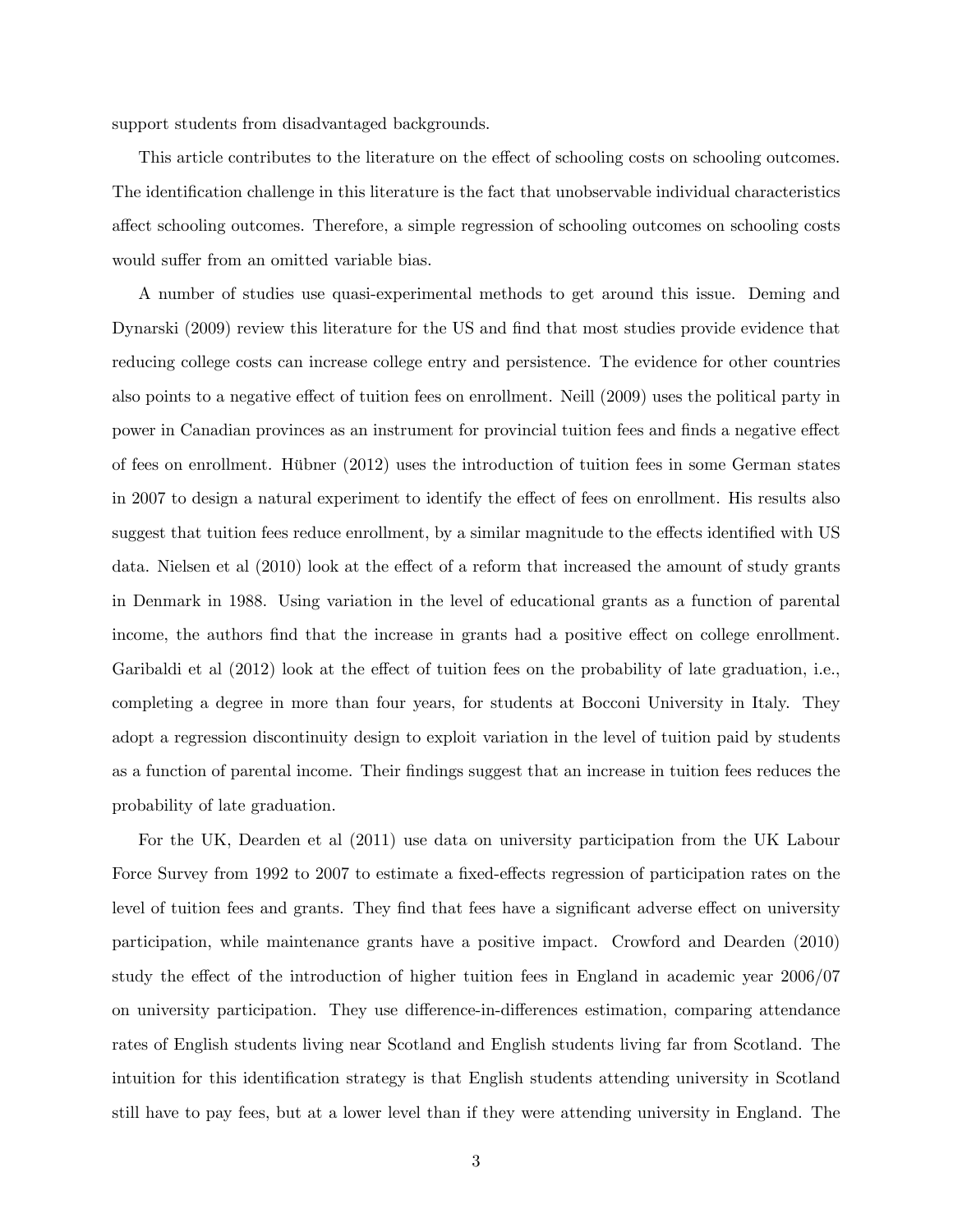results suggest that the reform did not have a significant effect on participation. However, the authors attach little weight to these Önding because participation trends prior to the reform appear different for the two groups of students.

Some policy reports use descriptive statistics to examine the effect of the most recent increase in fees in England in 2012 on university applications. The report of the Independent Commission on Fees (ICOF, 2012) shows that the number of applicants decreased significantly in 2012 compared with 2010. This reduction was mainly seen in England, with applications broadly constant in Scotland. The reduction in applications affected students from all backgrounds, but was larger for students from local areas with higher rates of participation in higher education. Similar findings are reported in UCAS (2012).

To my knowledge, this article is the first to evaluate the effect of the removal of upfront fees in Scotland in 2001 and the increase in fees in England in 2012 using quasi-experimental methods. It also adds to the existing academic literature by looking at applications as well as attendance and by looking at differences across courses with different employment prospects and across demographic groups.

The rest of the article is organised as follows. The next section presents the institutional framework, summarising the main changes in tuition fees across the UK and over time. Section 3 presents a theoretical framework which provides clear predictions about the effect of tuition fees on the decision to go to university for students with different levels of access to credit and for courses that lead to different salaries after graduation. Section 4 discusses the empirical methodology. Section 5 discusses the data and presents descriptive statistics. Empirical results are presented and discussed in Section 6 and Section 7 concludes.

### 2 Institutional Framework

University tuition fees were first introduced in all UK countries in September 1998. Fees were set at  $\pounds$ 1,000 per year, with the expectation that means testing would imply that one third of students would not pay any fees.<sup>1</sup> Since then, there have been several changes in the level of tuition fees, with

<sup>&</sup>lt;sup>1</sup>Students were exempt from fees if their families earned less than  $\pounds 23,000$  per year and were charged reduced fees on a sliding scale if their families earned between  $\pounds 23,000$  and  $\pounds 35,000$ . Students whose families earned more than  $\pounds 35,000$  were charged full fees.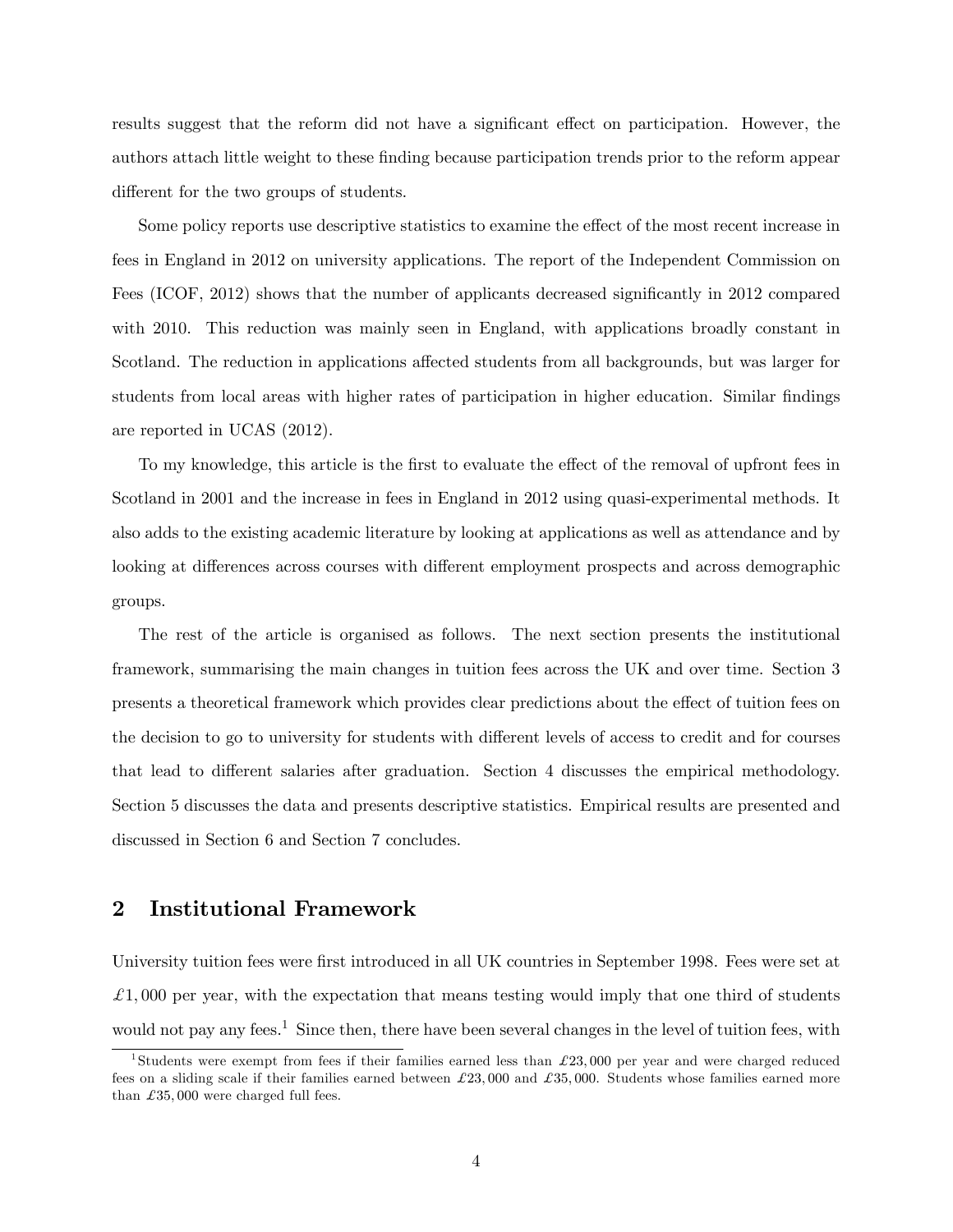important variation across countries. In 1999, a devolution government was established in Scotland. The new Scottish Parliament received separate legislative powers in many areas, including tuition fees. From its creation, the Scottish Parliament adopted a distinctively different policy regarding tuition fees from that followed in the rest of the UK.

Figure 1 shows a time line with the evolution of tuition fees in England and Scotland. In Scotland, tuition fees were replaced with an endowment scheme in 2001. Instead of paying fees upfront, Scottish-domiciled students were required to pay a total of  $\mathcal{L}2,000$  after graduation if their annual earnings exceeded  $\pounds 10,000$ . In 2007, the Scottish government went one step further and eliminated fees altogether for Scottish-domiciled students graduating on or after April 2007. Students at Scottish universities qualify for no tuition only if they have been living in Scotland for at least three years by the time they start university or if they have moved to Scotland for a reason other than study.

England has also made changes to tuition fees since their first introduction in 1998. In 2004, it was announced that, from academic year  $2006/07$ , upfront tuition fees of  $\pounds1,000$  per year would be replaced with variable fees to be paid after graduation if annual earnings exceeded  $\pounds 15,000$ . Universities had discretion over the amount of fees they charged, up to a maximum of  $\pounds 3,000$ per year.<sup>2</sup> In 2010, the government announced that this cap would be raised to £9,000 per year for students entering university in academic year 2012/13. This announcement generated intense discontent among students and led to a number of public demonstrations.

Although universities have discretion over the amount of fees they charge, there is evidence that most universities in England have increased their fees substantially in response to increases in the maximum tuition limit. According to Universities UK (2009), almost all higher education institutions in England chose to set fees at the  $\pounds3,000$  cap from 2006/07. Regarding the most recent reform, evidence from HEFCE (2013) shows that, in 2012/13, 42 of 124 higher education institutions in England were charging the maximum level of fees of  $\mathcal{L}9,000$  and no institutions were charging less than  $\mathcal{L}6,000$ . The sector average fee was  $\mathcal{L}8,040$  in 2012/13 and  $\mathcal{L}8,507$  in 2013/14.

In Wales, the cap on tuition fees was also increased to  $\mathcal{L}9,000$  in 2012, but the Welsh Assembly pays fee costs above  $\mathcal{L}3,465$  per year for Welsh students studying at any UK university. In Northern Ireland, fees were capped at  $\pounds 3,465$  in 2012 for students from Northern Ireland, to rise in line with

<sup>&</sup>lt;sup>2</sup>This limit increased slightly every year in line with inflation and was at £3,375 in 2011/12.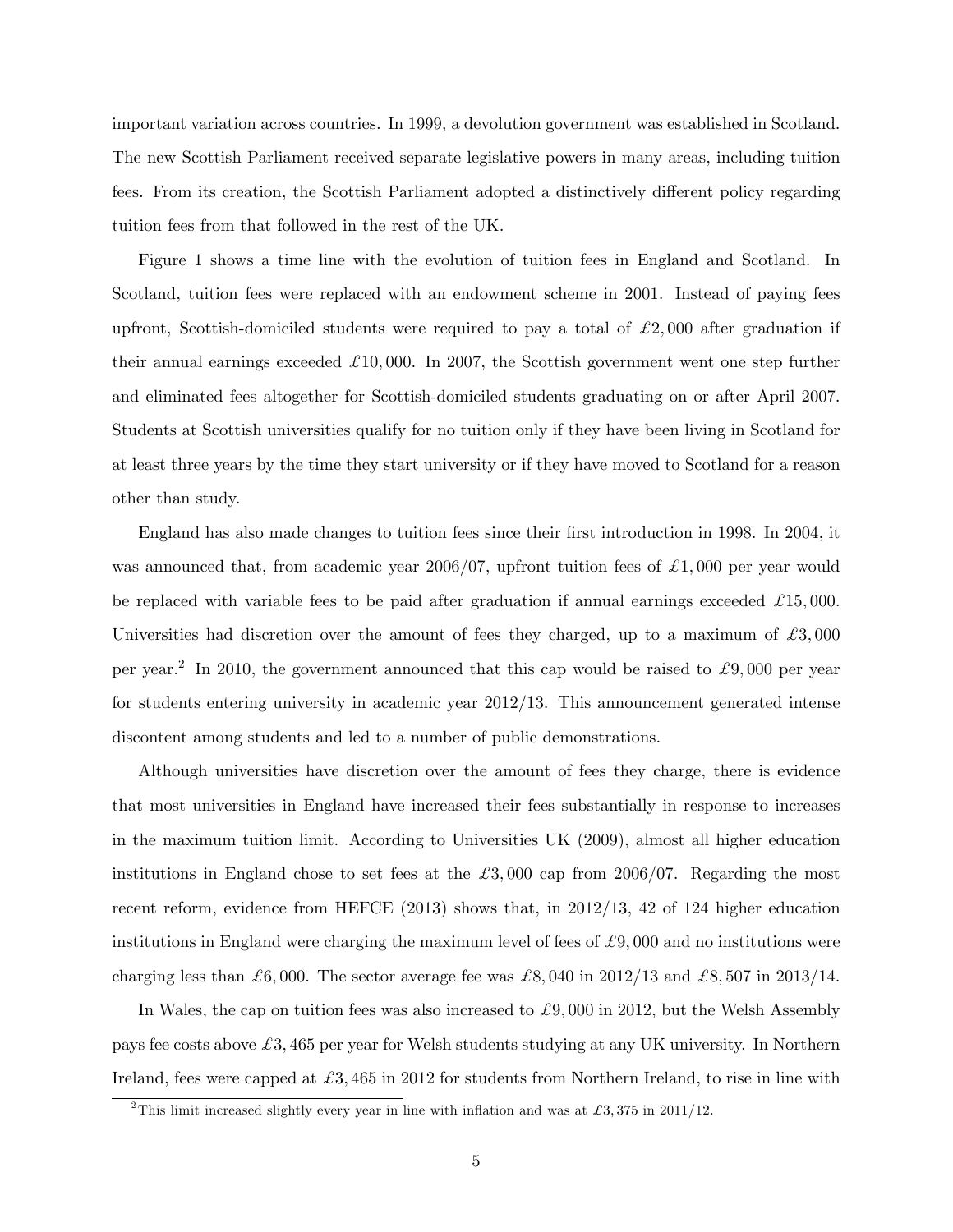inflation in subsequent years. Fees for students from outside Northern Ireland were not capped, but were not expected to exceed  $\pounds 9,000$ .

This article uses variation in tuition fees in Scotland and England to identify the causal effect of fees on schooling decisions. It focuses on two reforms: the replacement of tuition fees with an endowment scheme in Scotland in 2001 (2001 reform) and the increase in the cap on tuition fees in England in 2012 (2012 reform). The 2006 reform in England is not analysed because it would be difficult to separately identify its effect from the removal of fees in Scotland in 2007.

Both reforms analysed in this article introduced significant changes in the amount of tuition fees paid by affected students. From the introduction of upfront fees in 1998 until the 2001 reform, Scottish students had to pay  $\pounds 1,000$  per year, making the tuition cost of a degree equal to  $\pounds 3,000$ .<sup>3</sup> After the 2001 reform, the tuition cost of a degree for Scottish students attending university in Scotland fell to  $\mathcal{L}2,000$ , with the added advantage of only being paid after graduation. In England, the 2012 reform increased the tuition cost of a degree from just over  $\pounds 10,000$  to  $\pounds 27,000$ , for students at universities that charge maximum fees.

The increase in fees in England led to a significant change in the sources of funding used by students. Figure 2 reports the percentage of English-domiciled students studying full time at universities in England by funding source. Until the increase in fees in 2006, the fraction of students who borrowed to cover the cost of tuition was about the same as the fraction who did not receive any Önancial support. The increase in fees led to an increase in the fraction of students who fund their education with loans and a reduction in the fraction of self-funded students. This trend continued and in 2012 the vast majority of students (74%) were borrowing to pay tuition fees.

Student loans are provided by the government-owned Student Loans Company (SLC). Students can borrow to pay tuition fees and maintenance costs and only start repaying their loans once they earn more than  $\pounds 21,000$  a year. The average amount of debt owed by students in England at the time when they start repaying their loans has been increasing steadily over time, according to data from the SLC. The amount of student debt on entry into repayment (including both tuition and maintenance loans) was just over  $\mathcal{L}20,000$  in 2014, which is about the same level as the average

<sup>&</sup>lt;sup>3</sup>The typical duration of a university degree for full-time students is four years in Scotland and three years in England. However, fees for the final year of study in Scotland were waived to bring the total cost of a degree in line with the rest of the UK.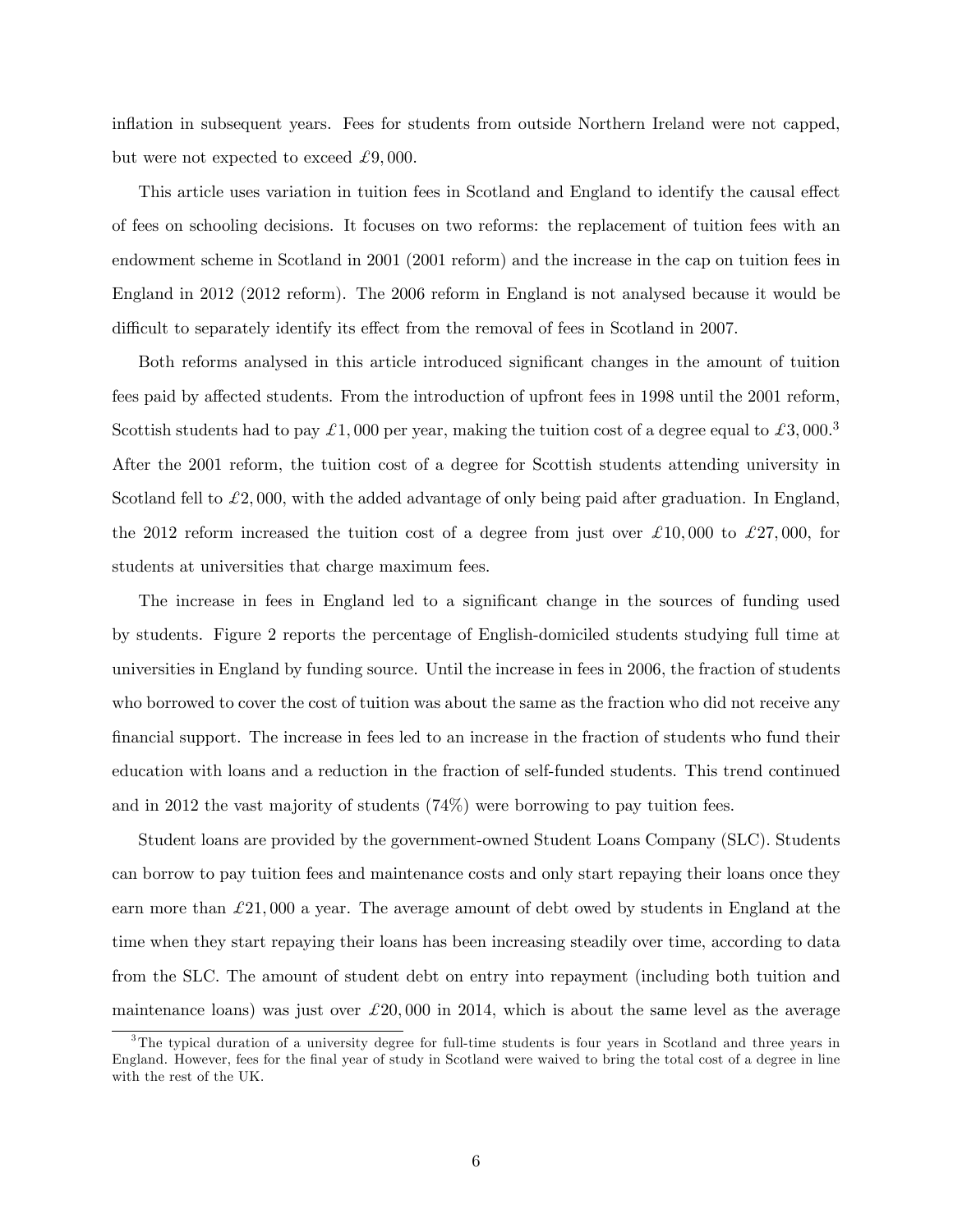annual salary of English graduates six months after graduation.<sup>4</sup> This is expected to rise even further once students who pay fees at  $\mathcal{L}9,000$  start repaying their loans. By contrast, student debt in Scotland is much lower (at  $\pounds 7,600$ ) because students do not have to pay fees and only borrow to cover maintenance costs.

#### 3 Theoretical Framework

The model presented in this section follows closely the one in Cameron and Taber (2004). It is used to derive predictions about the effect of tuition fees on university attendance for credit-constrained and unconstrained individuals and for courses with different expected salaries after graduation. These predictions are useful for understanding the results of the empirical analysis. Heterogeneity in credit access is introduced by assuming that some individuals have to pay a higher interest rate to borrow while they are in college.

In period  $t = 0$ , individuals choose between two schooling levels: not going to university  $(S = 0)$ and going to university  $(S = 1)$ . They enter the labour market at  $t = 0$  if they do not go to university and at  $t = 1$  if they go to university. The lifetime utility for schooling choice S is given by:

$$
V_S = \sum_{t=0}^\infty \delta^t \frac{c_t^\gamma}{\gamma}
$$

where  $c_t$  is consumption at time  $t$ ,  $\delta$  is the rate of time preference, and  $\gamma \in (-\infty, 1)$  measures the curvature of the utility function. Individuals select  $S$  to maximise lifetime utility:

$$
S = \arg \max \{ V_S | S \in \{0, 1\}
$$

The borrowing constraint takes the form of a higher rate of interest for constrained individuals during school years. In particular, I follow Cameron and Taber (2004) and assume that unconstrained individuals can borrow at the market rate  $R_m = 1/\delta$  in any period, while constrained individuals can borrow at some rate  $R > 1/\delta$  while in school and face the market rate  $R_m$  after they enter the labour market. Individuals who do not go to university do not have any credit con-

<sup>4</sup>According to data from the HESA Destinations of Leavers from Higher Education survey, the average annual salary of English-domiciled students who graduated in  $2011/12$  and were in full-time paid employment was  $\pounds 20,015$ six months after graduation.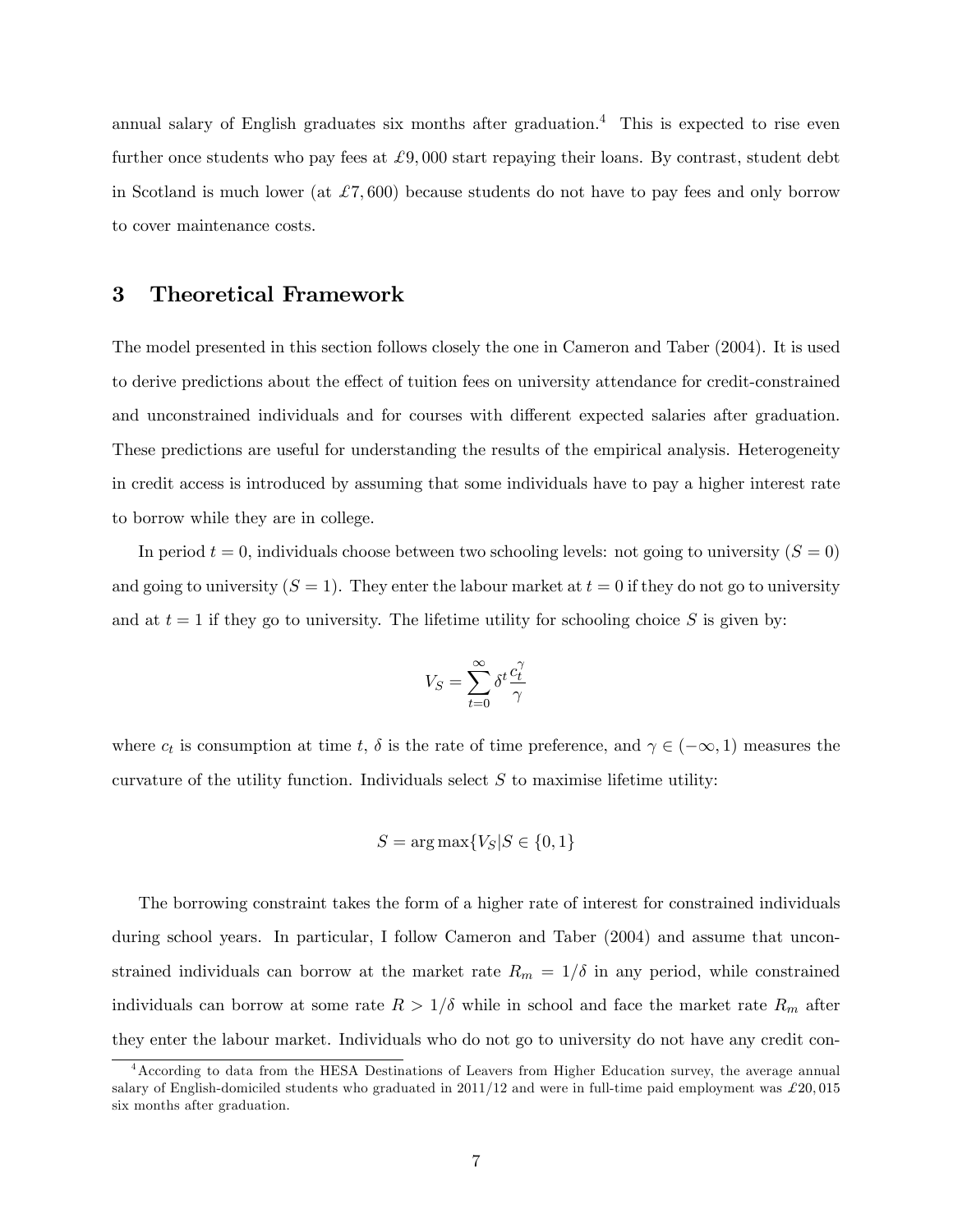straints and face the market rate in all periods. This heterogeneity in interest rates during school years could reflect differences in the ability to collateralise loans with personal or family assets during school. I solve the model for credit-constrained individuals. The solution for unconstrained individuals can be obtained as a special case where  $R = 1/\delta$ .

The lifetime budget constraint for each schooling choice is given by:

$$
\sum_{t=0}^{\infty} \delta^t c_t \leq I_0 \text{ if } S = 0
$$
  

$$
c_0 + \frac{1}{R} \sum_{t=1}^{\infty} \delta^{t-1} c_t \leq I_1 \text{ if } S = 1
$$

where  $I_0$  is the present value of income if the individual does not go to university; and  $I_1$  is the present value of income if he goes to university, net of direct schooling costs.

The first order conditions for utility maximisation are given by:

$$
c_t = c_0, \forall t \text{ if } S = 0
$$
  

$$
c_t = c_0, \text{ if } t = 0 \text{ and } S = 1
$$
  

$$
c_t = (R\delta)^{\frac{1}{1-\gamma}}c_0, \text{ if } t \ge 1 \text{ and } S = 1
$$

Substituting these values in the budget constraint gives:

$$
I_0 = \frac{c_0}{1 - \delta} \text{ if } S = 0
$$
  

$$
I_1 = c_0 + (R\delta)^{\gamma/(1 - \gamma)} [\delta/(1 - \delta)] c_0 \text{ if } S = 1
$$

Solving for  $c_0$  as a function of  $I<sub>S</sub>$  and inserting into the utility function gives the lifetime utility for each schooling choice:

$$
V_0 = \frac{I_0^{\gamma} [1/(1-\delta)]^{1-\gamma}}{\gamma}
$$
  
\n
$$
V_1 = \frac{I_1^{\gamma} \{1 + (R\delta)^{\gamma/(1-\gamma)} [\delta/(1-\delta)]\}^{1-\gamma}}{\gamma}
$$

The present value of income  $(I<sub>S</sub>)$  depends on the schooling choice. Individuals who do not go to university receive a wage  $w_{0t}$  in each period t. Individuals who go to university have zero earnings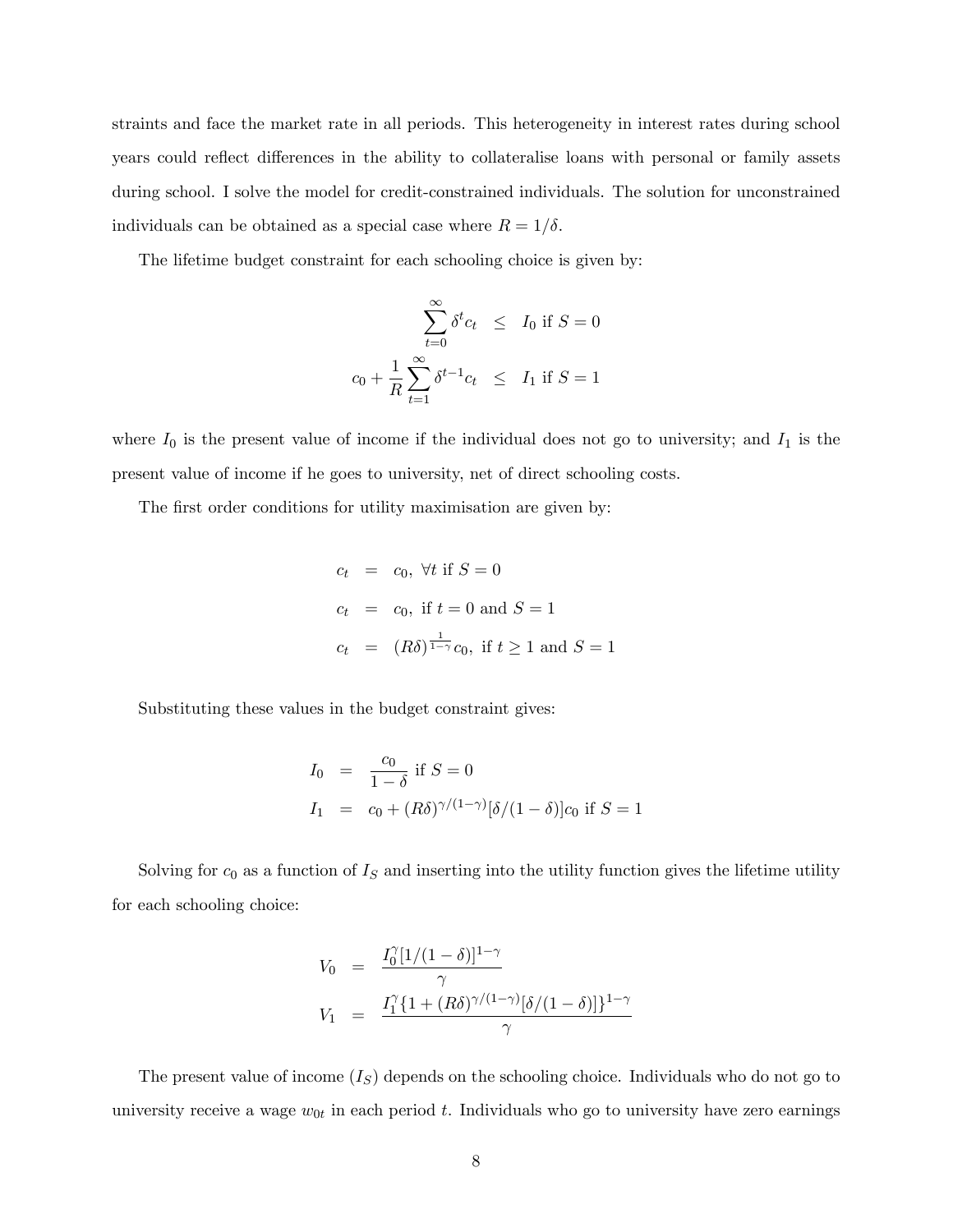while studying and pay a direct cost  $\tau$ , which includes tuition fees and maintenance costs. After graduation, they receive a wage  $w_{1t}$  in each period t. The present discounted value of income for each schooling choice is given by:

$$
I_0 = \sum_{t=0}^{\infty} \delta^t w_{0t} = W_0
$$
  

$$
I_1 = \frac{1}{R} \sum_{t=1}^{\infty} \delta^{t-1} w_{1t} - \tau = \frac{1}{R} W_1 - \tau
$$

where  $W_0 = \sum_{t=0}^{\infty} \delta^t w_{0t}$  is the present value of earnings for an individual who does not go to university, discounted to time  $t = 0$  and  $W_1 \equiv \sum_{t=1}^{\infty} \delta^{t-1} w_{1t}$  is the present value of earnings for an individual who goes to university, discounted to time  $t = 1$ .

Substituting in the lifetime utility values above gives:

$$
V_0 = \frac{W_0^{\gamma} [1/(1-\delta)]^{1-\gamma}}{\gamma}
$$
  
\n
$$
V_1 = \frac{[(W_1/R) - \tau]^{\gamma} \{1 + (R\delta)^{\gamma/(1-\gamma)} [\delta/(1-\delta)]\}^{1-\gamma}}{\gamma}
$$

An individual chooses to go to university if  $D = V_1 - V_0 > 0$ .

The model can be used to study how changes in tuition fees  $(\tau)$  affect the decision to go to university:

$$
\frac{\partial D}{\partial \tau} = \frac{\partial V_1}{\partial \tau} = -\frac{\gamma V_1}{I_1} < 0
$$

**Proposition 1** An increase in tuition fees makes it less likely that an individual will choose to go to university.

The effect of credit constraints on the decision to go to university is captured by the effect of changes in the interest rate R:

$$
\frac{\partial D}{\partial R} = \frac{\partial V_1}{\partial R} = -\frac{\gamma V_1}{R I_1} (c_0 + \tau) < 0
$$

**Proposition 2** An increase in credit constraints makes it less likely that an individual will choose to go to university.

The model can also be used to study whether individuals with a higher  $R$  are more sensitive to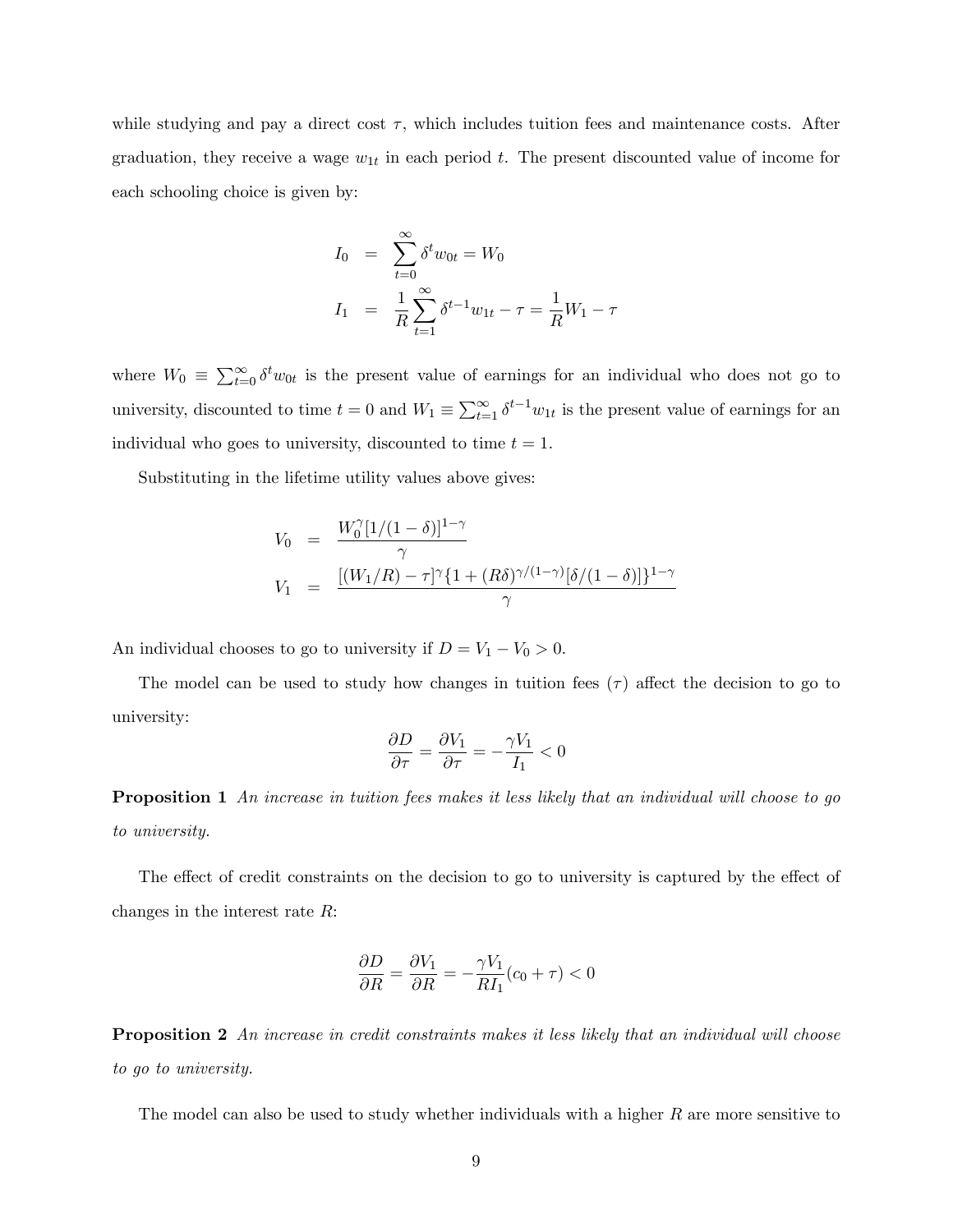changes in fees:

$$
\frac{\partial^2 D}{\partial R \partial \tau} = -\frac{\gamma V_1}{R I_1^2} [(c_0 + \tau)(1 - \gamma) + c_0 (R \delta)^{\gamma/(1 - \gamma)} \frac{\delta}{1 - \delta}] < 0
$$

**Proposition 3** An increase in tuition fees reduces the value of going to university by more for individuals who are credit constrained.

Cameron and Taber (2004) do not examine whether the effect of tuition fees on the decision to attend university depends on the present value of earnings of a university graduate  $(W_1)$ . However, their model can be easily used to analyse this differential effect:

$$
\frac{\partial^2 D}{\partial W_1 \partial \tau} = \frac{\gamma V_1}{R I_1^2} (1 - \gamma) > 0
$$

**Proposition 4** An increase in tuition fees reduces the value of going to university by less for courses that lead to higher salaries after graduation.

#### 4 Empirical Methodology

The identification challenge associated with estimating the effect of schooling costs on schooling decisions is discussed, for example, in Dynarski (2003). In principle, this effect could be captured by a reduced-form model with a measure of educational attainment as the dependent variable (for example, an indicator variable for whether an individual attends university or the number of university applications) and a measure of schooling costs as independent variable. The problem with this approach is that the cost of education is likely a function of omitted variables correlated with the demand for education. Institutional changes that introduce a discrete shift in the cost of education can induce variation that is uncorrelated with these unobserved determinants of schooling.

In the UK, the 2001 and 2012 reforms created variation in the cost of higher education that can be used to identify its effect on schooling decisions. I use variation in tuition fees over time and by country of domicile and estimate the following difference-in-differences (DD) model:

$$
\ln(y_{\text{djt}}) = \gamma_d + \lambda_t + \delta D_{dt} + X'_{\text{djt}}\beta + \varepsilon_{\text{djt}}\tag{1}
$$

where  $d$  denotes country of domicile,  $j$  denotes gender, age group, institution and subject group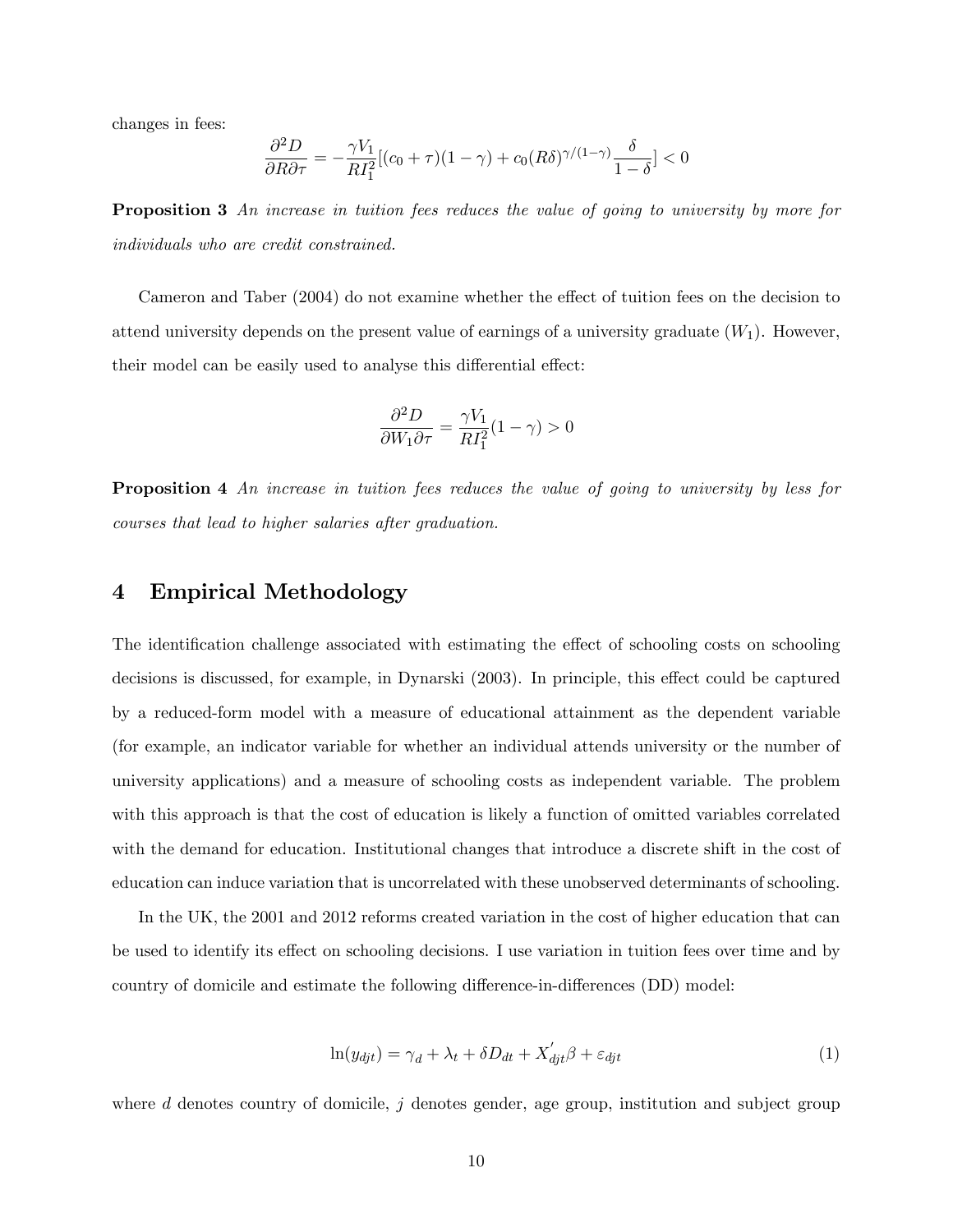(as described in the data section) and  $t$  denotes year. When looking at the effect on applications, the dependent variable is the log of the number of university applications. When looking at the effect on attendance, it is the log of the number of first-year undergraduate students. The model includes country of domicile fixed effects  $(\gamma_d)$  and year fixed effects  $(\lambda_t)$ . The vector of controls  $(X_{\text{d}j\text{t}})$  includes dummies for gender and age group and the log of population living in country d, in gender and age group  $j$  in year  $t$ .

The regressor of interest is  $D_{dt}$  and indicates observations for students who lived in the country a§ected by the change in tuition fees before they started university (treatment group) in the period after the change. When analysing the removal of upfront fees in Scotland in 2001, this indicator is equal to one for Scottish-domiciled students in the period from 2001 to 2004 (the pre-treatment period goes from 1998 to 2000). The analysis stops in 2004 as this is the year when variable tuition fees where announced in England. When analysing the increase in fees in England in 2012, the indicator  $D_{dt}$  takes the value one for English-domiciled students in 2012 and 2013. The pre-treatment period goes from 2008, after the removal of fees in Scotland, to 2011.

The causal effect of tuition fees on university applications is captured by  $\delta$  and can be interpreted as the change (in log points) in the number of applications induced by the reforms. The specification controls for changes over time in log applications and for average differences in log applications between students from Scotland and students from England. The key identifying assumption is that trends in log applications would have been the same for English and Scottish students in the absence of the reforms. The reforms induce a deviation from this common trend, which is measured by the DD estimator. Although the log level of applications in England and Scotland may be different, this difference should be captured by the country of domicile fixed effects  $(\gamma_d)$ .

To check the common trends assumption, I add country-specific time trends in equation (1) and estimate:

$$
\ln(y_{\text{d}jt}) = \gamma_{0d} + \gamma_{1d}t + \lambda_t + \delta D_{dt} + X_{\text{d}jt}'\beta + \varepsilon_{\text{d}jt} \tag{2}
$$

where  $\gamma_{0d}$  is a country-specific intercept, as before, and  $\gamma_{1d}$  is a country-specific trend coefficient multiplying the time trend variable t.

An important feature of the UK reforms is that students at Scottish institutions only qualify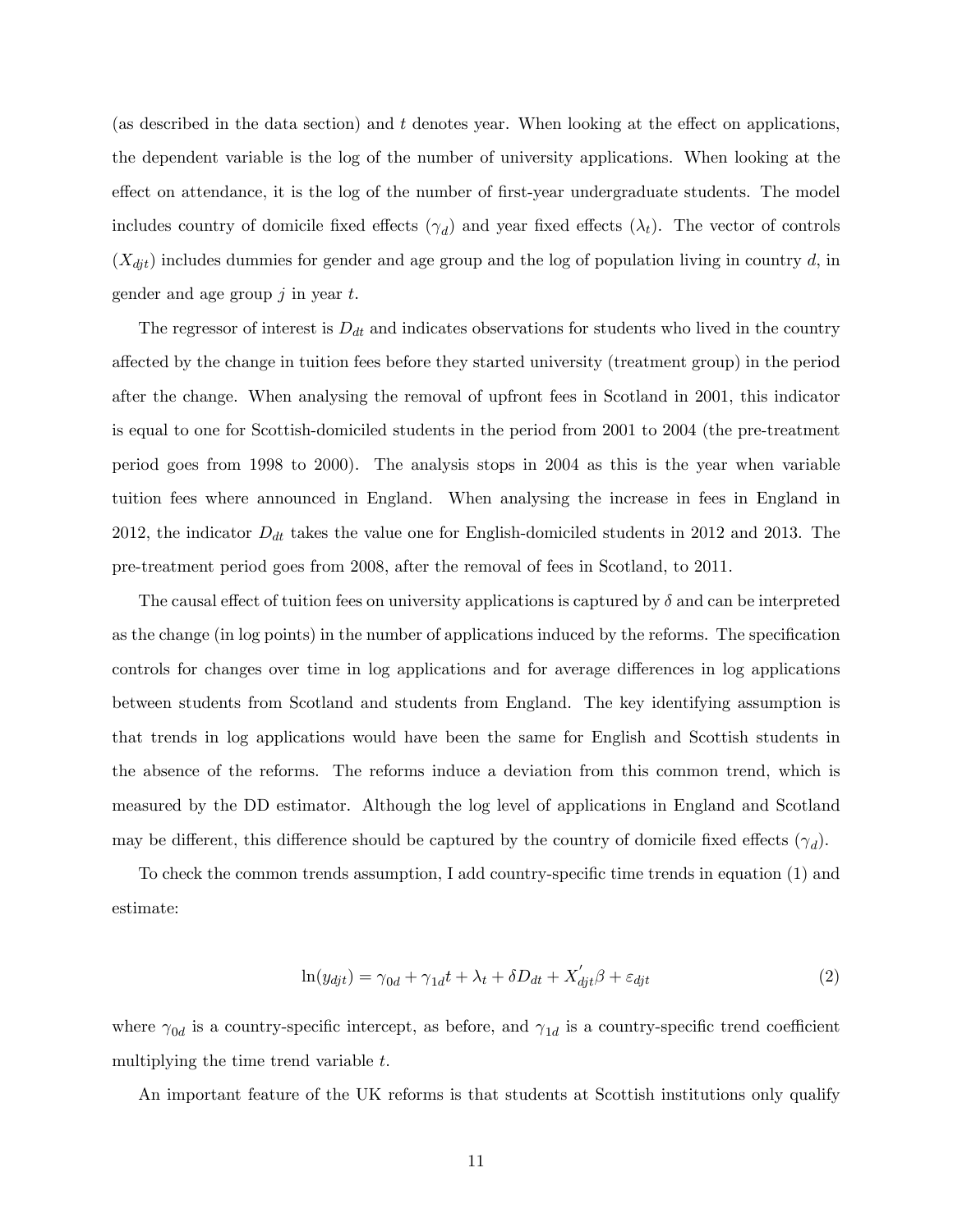for no tuition if they have been living in Scotland for at least three years by the time they start university or if they have moved to Scotland for a reason other than study. English students who move to Scotland to attend university still have to pay tuition fees. This is important because it reduces the potential for selection bias. If students were able to qualify for no fees simply by going to university in Scotland, we would probably observe that those who move to Scotland are more likely to go to university, i.e. there would be a positive selection bias in the DD estimator for the 2001 reform and a negative bias for the 2012 reform. The requirement that a student must have lived in Scotland for at least three years to qualify for no tuition implies that membership of the treatment and control groups is arguably unrelated to individual choices.

Scottish-domiciled students still have to pay higher tuition fees if they decide to go to university in England. For the 2001 reform, this implies that the coefficient  $\delta$  captures the effect of being eligible for reduced or no fees rather than the effect of actually paying reduced fees. For the 2012 reform, this implies that some students assigned to the control group actually receive treatment. In the language of experiments,  $\delta$  captures the intention-to-treat effect. In practice, however, the vast majority of Scottish-domiciled students apply to university in Scotland. In 2012, 96:5% of Scottishdomiciled applicants applied to university in Scotland (UCAS (2012)). Therefore, the coefficient  $\delta$ is a close approximation of the effect of the treatment on the treated.

## 5 Data and Descriptive Statistics

Data on applications was produced on request by the Universities and Colleges Admissions Service (UCAS), which manages all applications to undergraduate courses in the UK. The information provided is the number of applications to English and Scottish universities by country of domicile (England and Scotland), institution (156 universities and colleges), gender, age group (18 years and under, 19, 20, and 21 and over), and subject (16 categories), for the period from 1998 to 2013.

Applicants are allowed to make more than one application to university. Until 2007, each applicant could apply to up to six courses. From 2008, the maximum number of choices was reduced to five. Data from UCAS shows that the number of applications per applicant fell from 4:4 to 3:7 in 2008. Apart from that year, the number of applications per applicant has been broadly constant in the periods before and after 2008. This implies that the results that I obtain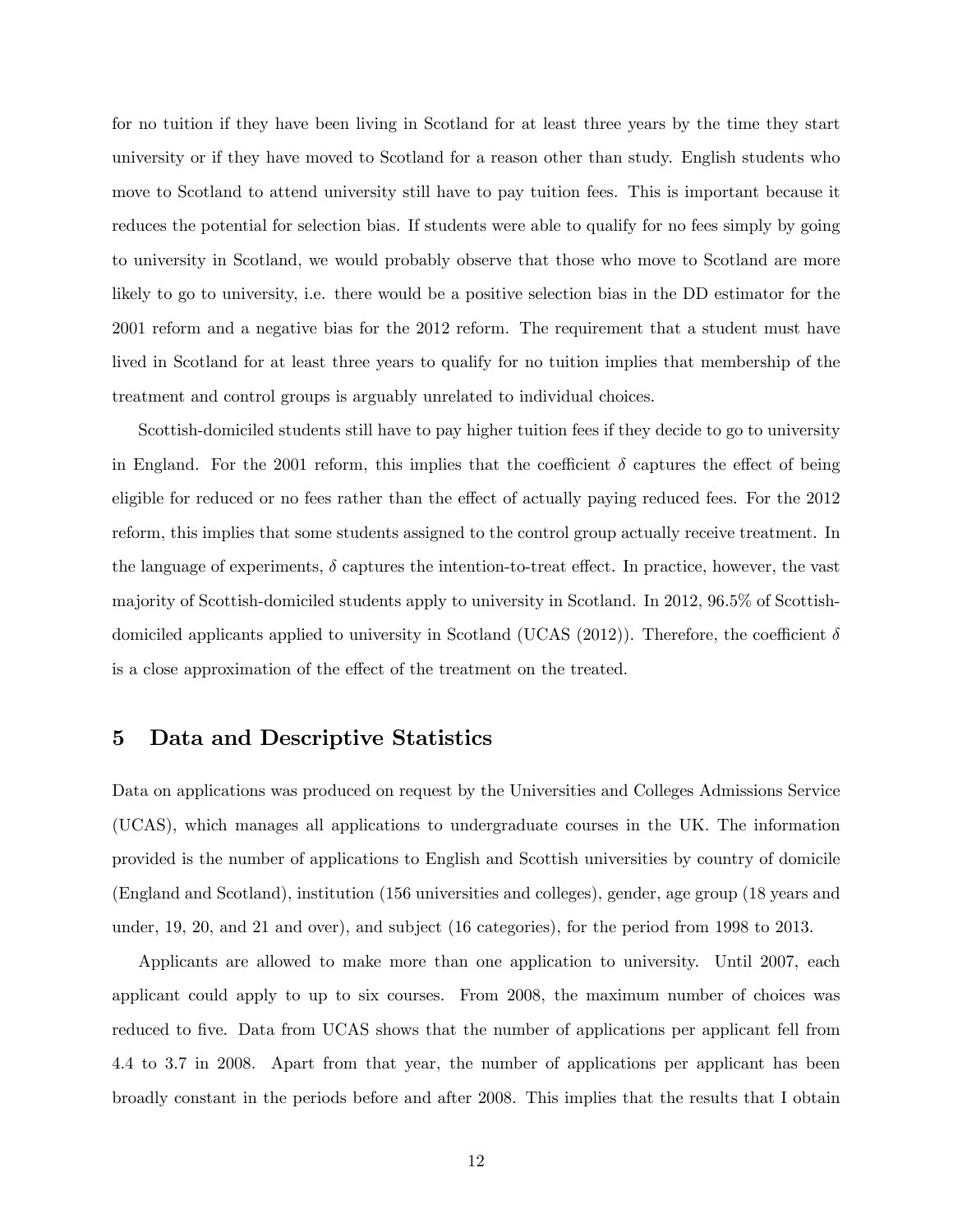for applications should also provide information about the effect of tuition fees on the number of applicants.

Data on the number of undergraduate students was obtained from the Higher Education Statistics Agency (HESA). The information is disaggregated at the same level as the data from UCAS and covers the period from 2008 to 2013. In addition, these data contain information on year of study (Örst year and non-Örst year), ethnicity (white, Asian, black and other) and the local authority where the student was domiciled before going to university. I use information on ethnicity and local authority to test whether the increase in fees in 2012 had a larger negative effect on students from minority groups or from local areas with low rates of participation in higher education. Information on rates of participation in higher education by local authority is obtained from the Higher Education Funding Council for England (HEFCE) and is known as POLAR 3. The numbers used measure rates of participation in higher education for people who reached age 18 between 2005 and 2009.

Data on salaries and employment rates after graduation are from the HESA Destinations of Leavers from Higher Education (DLHE) survey, which covers the universe of all leavers who were domiciled in the UK prior to attaining higher education (with a response rate of 75%) and is conducted six months after graduation. The survey provides information on the activity of firstdegree graduates: in full-time paid employment (including self-employment), in part-time paid employment, in voluntary/unpaid employment, in further study and assumed to be unemployed. It also reports the salaries of graduates in full-time paid employment and contains information on age, gender, institution and subject. I use data for students who graduated in 2002/03 and 2011/12 and calculate average salaries and average employment rates by gender, institution and subject. I combine this information with applications data to examine how changes in tuition fees affect applications to courses with different expected future earnings and employment rates.

The model controls for the log of population by country, year, gender, and age group (obtained from the Office for National Statistics mid-year population estimates). Between 1998 and 2013, population aged 17 to 24 increased by 20:1% in England, compared with 12:9% in Scotland. This should lead to a relative increase in applications and attendance by English-domiciled students, regardless of the level of tuition fees. I account for this by controlling for population in the model.

The common trends assumption is investigated in Figures 3 and 4. Figure 3 shows the evolution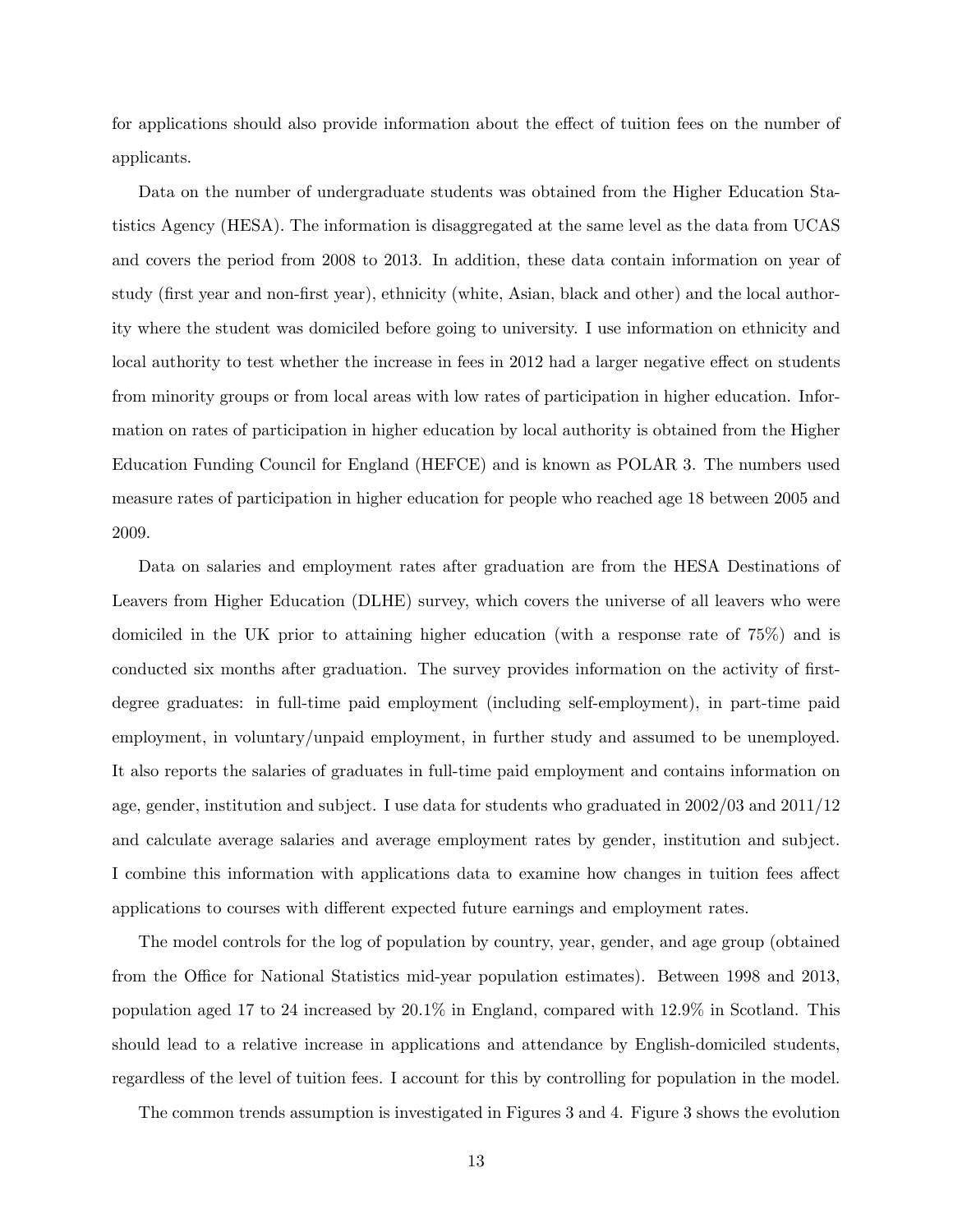in the log number of applications in England and Scotland. This variable follows a slight downward trend in both countries until 2001. After the removal of upfront fees in Scotland in 2001, log applications continue to decrease slightly in England but begin to increase slightly in Scotland. In 2008, log applications fall in both countries because of the reduction in the number of choices that each applicant was allowed to make, from six to five. Between 2008 and 2011, log applications increase in both countries. There is a clear reduction in England in 2012, when higher tuition fees were introduced, followed by a slight increase in 2013. Figure 4 shows the evolution in the log number of first-year undergraduates in both countries between 2008 and 2013. This variable follows a slight downward trend in both countries until 2011. There is a marked reduction in England in 2012, when higher fees were introduced. This number remains broadly constant between 2012 and 2013.

These two figures support the assumption of common trends and suggest that changes in fees have induced transitory deviations from the trend. They provide suggestive evidence that higher tuition fees discourage university applications and attendance. In the next section, I use regional variation in the level of fees to measure the causal effect of changes in tuition fees on applications and attendance.

## 6 Results

#### 6.1 Applications

Table 1 reports the results with the log of university applications as the dependent variable. To account for correlation in the error terms within country in each year, heteroskedasticity-robust standard errors clustered by  $\text{country} \times \text{year}$  are reported in parentheses. As emphasised in Moulton (1986), ignoring such clustering can greatly underestimate the true OLS standard errors. However, because I estimate a difference-in-differences model, there is the added concern that there may be serial correlation in the error terms within country, as highlighted in Bertrand, Duflo and Mullainathan (2004). To account for this, I also report standard errors clustered by country (in square brackets). $5$ 

<sup>5</sup>A practical limitation of inference in my study is the small number of clusters: with two countries and six years of data, there are only 12 clusters when clustering by country- $\times$  year and two clusters when clustering by country. To account for this, Stata uses a small-sample correction and forms critical values using a t-distribution with  $G-1$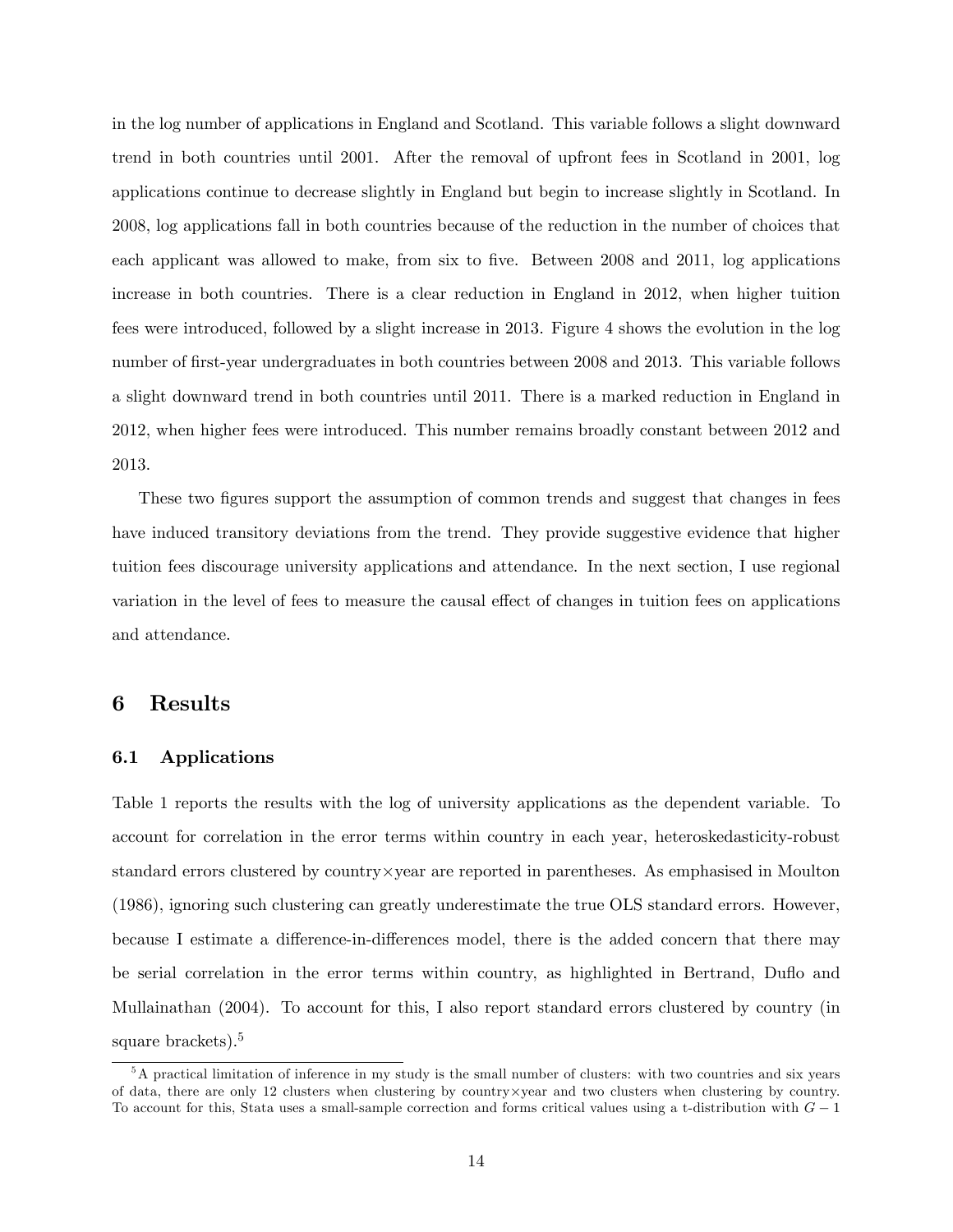The results suggest that the removal of upfront fees in Scotland in 2001 increased applications by 21.4 log points. This effect is even stronger (at  $22.9 \log$  points) in the model with country-specific time trends. The increase in tuition fees in England in 2012 reduced applications by 25 log points  $(20.5 \text{ in the model with country-specific time trends}).$ 

These results are not entirely comparable with previous estimates, because previous studies have focused on attendance rates rather than applications. Nonetheless, it is useful to benchmark them against previous estimates for attendance rates. Deming and Dynarski (2009) summarise the findings of a number of quasi-experimental studies conducted for the US. These studies find that an increase in student subsidies to higher education by \$1; 000 increases the college attendance rate by about four percentage points. This is equivalent to an increase of about 6:9%, evaluated at an average attendance rate of 58% for 23 year olds in 2005.

The 2001 reform replaced upfront tuition costs of  $\pounds 3,000$  for a degree with an endowment scheme in which students paid  $\mathcal{L}2,000$  after graduation. It is plausible that applicants viewed this reform as a first step towards complete elimination of fees in Scotland. If the 2001 reform is treated as complete removal of fees, an increase in applications by 21:4 log points corresponds to an increase of 8% for a  $\pounds1,000$  reduction in fees. Converting to US dollars using the 2001 exchange rate, this implies an increase in applications of  $5.4\%$  for a \$1,000 reduction in fees, which is in line with the effects on attendance in the US literature. The 2012 reform increased the cost of a degree from £10,395 to about £24,120.<sup>6</sup> A reduction in applications by 25 log points corresponds to a reduction of 1.6% for a £1,000 increase in fees or about 1% for a \$1,000 increase in fees (at the 2012 exchange rate), a smaller effect than that found in the US literature for attendance.<sup>7</sup>

The results can also be expressed in terms of price elasticity of demand for higher education. Treating the 2001 reform as complete elimination of fees and the 2012 reform as an increase in fees from  $\pounds 10,395$  to  $\pounds 24,120$ , the coefficients in Table 1 imply an elasticity of applications with respect to fees between  $-0.14$  and  $-0.26$ .

The third column in table 1 studies the timing of the effect for the 2012 reform. Because the increase in fees was announced in 2010 to take effect in 2012, it may have affected the decision of

degrees of freedom, where  $G$  is the number of clusters.

 ${}^{6}$ I assume that, if the cap on fees had not been increased, tuition fees in 2012/13 would have been set at £3,465 (the same level as in 2011/12, adjusted for inflation). The level of fees after the reform  $(\pounds 24, 120)$  is calculated assuming annual fees of  $\mathcal{L}8,040$  (the average level set by universities and colleges in 2012/13).

<sup>&</sup>lt;sup>7</sup>I use the end of year spot exchange rates in 2001 and 2012, reported by the Bank of England.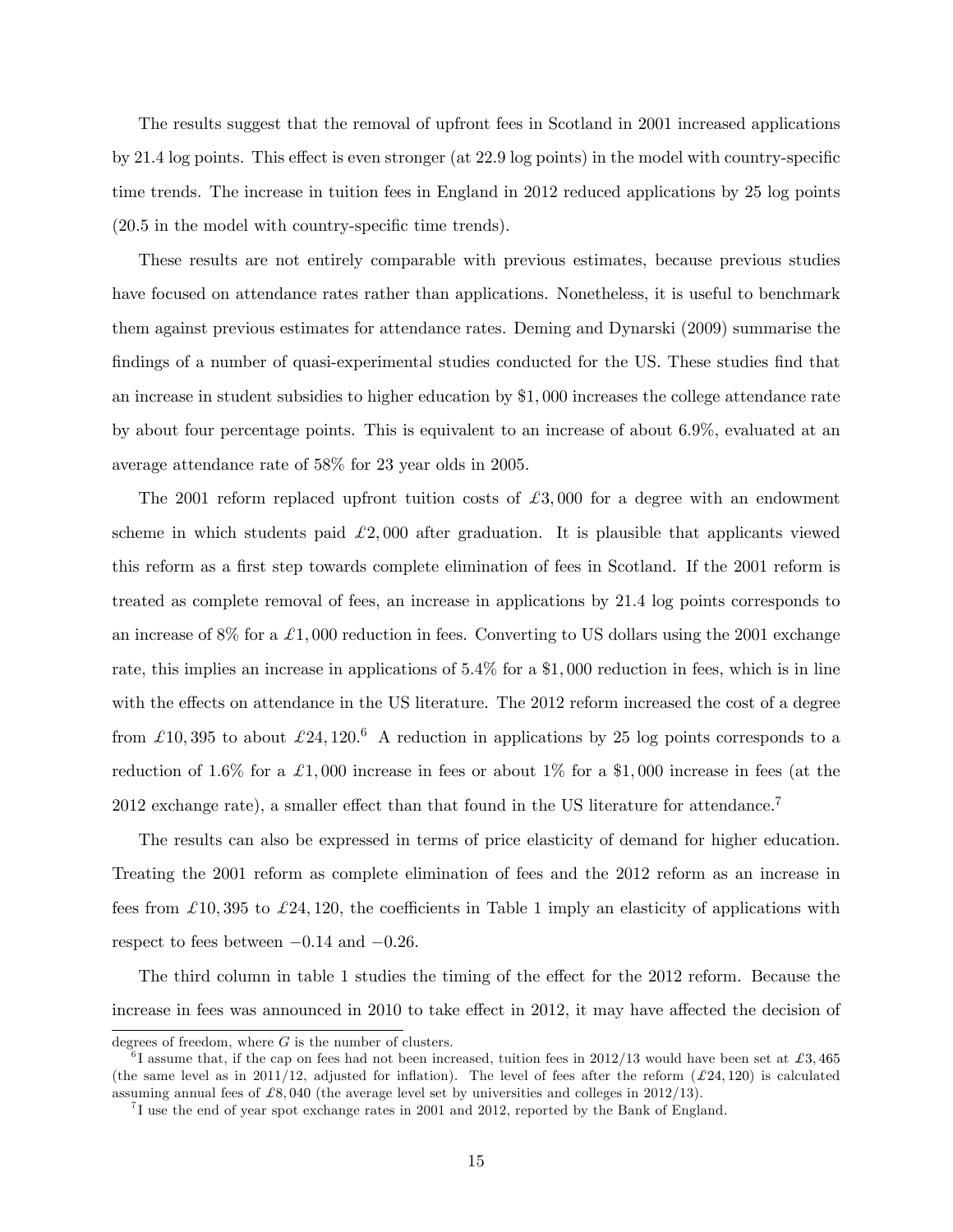when to apply to university. In particular, it is possible that students who were deciding whether to take a gap year or apply to university in 2010 or 2011, decided to apply earlier to avoid paying higher fees. I test this hypothesis by including leads and lags of the reform indicator. This approach is similar to the one adopted in Autor  $(2003)$  to study the dynamic effects of employment protection on the use of temporary help workers. The results suggest that there was some positive effect on applications in 2010, but this effect is small compared with the reduction in applications observed after the implementation of the reform.

#### 6.2 Course Choice

The theoretical model discussed in Section 3 suggests that changes in tuition fees should have a larger effect on applications for courses that lead to lower wages after graduation. To test this hypothesis, I combine data on average salaries and employment rates after graduation by gender, institution and subject group with applications data and study the effect of the 2001 and 2012 reforms on applications at different quartiles of the distribution of expected future salaries and employment rates.

Salary and employment data are obtained from the HESA DLHE survey. The survey reports salaries of Örst-degree graduates in full-time paid employment (including self-employment) six months after graduation. To reduce the effect of outliers, I calculate average salaries for workers age 20 to 30 earning less than  $\pounds 60,000$  per year. For employment, the survey reports the activity of graduates six months after graduation. I calculate average employment rates as the share of the population of graduates in full-time paid employment six months after graduation. When analysing the 2001 reform, I use data for students who graduated in academic year 2002/03. For the 2012 reform, I use data for students who graduated in academic year 2011/12.

Table 2 reports average salaries and employment rates by subject for students who graduated in academic year 2011/12. The table reveals large heterogeneity in average salaries and employment rates across subjects. Graduates in medicine and dentistry have the highest annual average salary (at almost  $\mathcal{L}29,000$ ) and also the highest employment rate (at  $92\%$ ). Graduates in creative arts and design have the lowest annual average salary (at just over  $\pounds 16,000$ ) and graduates in law have the lowest employment rate (at  $35\%$ ).<sup>8</sup> There is also large variation across institutions within subject,

 $8$ The ranking of salaries across subjects is similar to the one reported in Chevalier (2011) for  $2002/03$  graduates.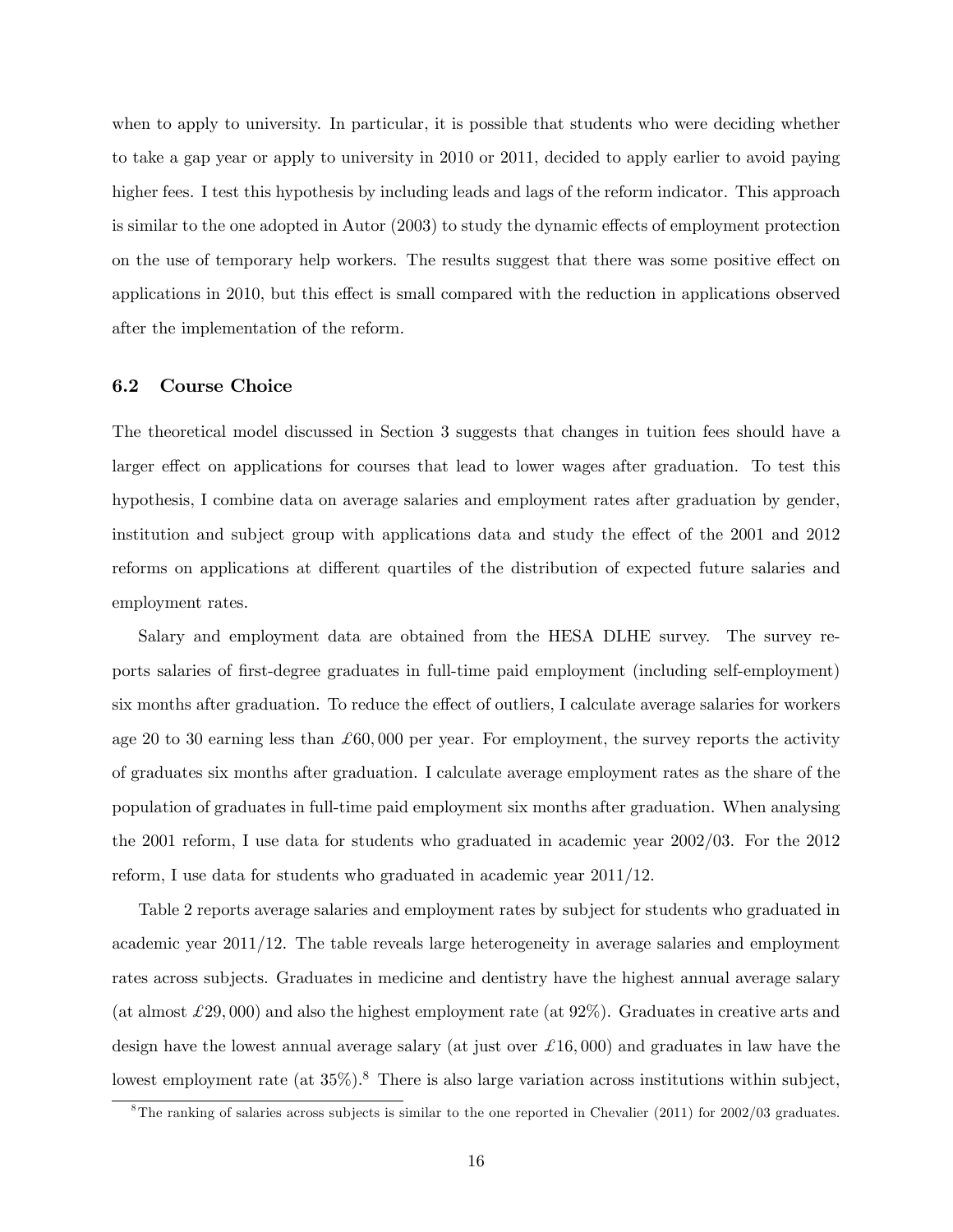as suggested by the standard deviations reported in the table.

To test how changes in fees affect applications along the distribution of expected salaries and employment rates, I first calculate the quartiles of the distribution of salaries and employment rates by subject, institution and gender. I then estimate the model including an indicator for each quartile and interactions of these indicators with the treatment variable  $(D_{dt}$  in model (1)).

The results, reported in Table 3, suggest that the removal of upfront fees in Scotland in 2001 increased applications by more for courses with lower expected future earnings. Applications to courses in the lowest quartile of the salary distribution increased by 75.2 log points. The effect decreases monotonically as we move to higher quartiles of the salary distribution and is essentially zero for courses in the top quartile. The results for employment are similar and show a much larger increase in applications for courses with weaker employment prospects.

Turning to the 2012 reform, the increase in fees in England reduced applications by less for courses with higher expected future earnings. Applications to courses in the lowest quartile of the salary distribution decreased by 32:2 log points, compared with 22 log points for courses in the top quartile. A similar pattern is found when looking at employment rates. I find a negative effect on applications to courses that lead to lower salaries after graduation despite the fact that students who borrow to cover the cost of higher education only start repaying their loans when their annual earnings reach  $\pounds 21,000$ . Without this design feature of the student loans system, I would expect higher tuition fees to have an even larger negative effect on applications to courses with poor job prospects.

These findings are consistent with the predictions of the theoretical model and suggest that students take expected future earnings and employment prospects into account when making their course choices. They are also consistent with the Öndings in Chevalier (2011), who reports large differences in earnings by subject and calculates a graduate tax  $\overline{\phantom{a}}$  in the form of tuition fees  $\overline{\phantom{a}}$  that captures these subject wage premia. He concludes that there is some scope for charging subjectspecific fees. My findings suggest that students are indeed willing to pay higher fees for institutions and subjects that lead to better employment prospects after graduation.

Average salaries are higher in Chevalier (2011) because he works with a version of the DLHE which is conducted three years after graduation.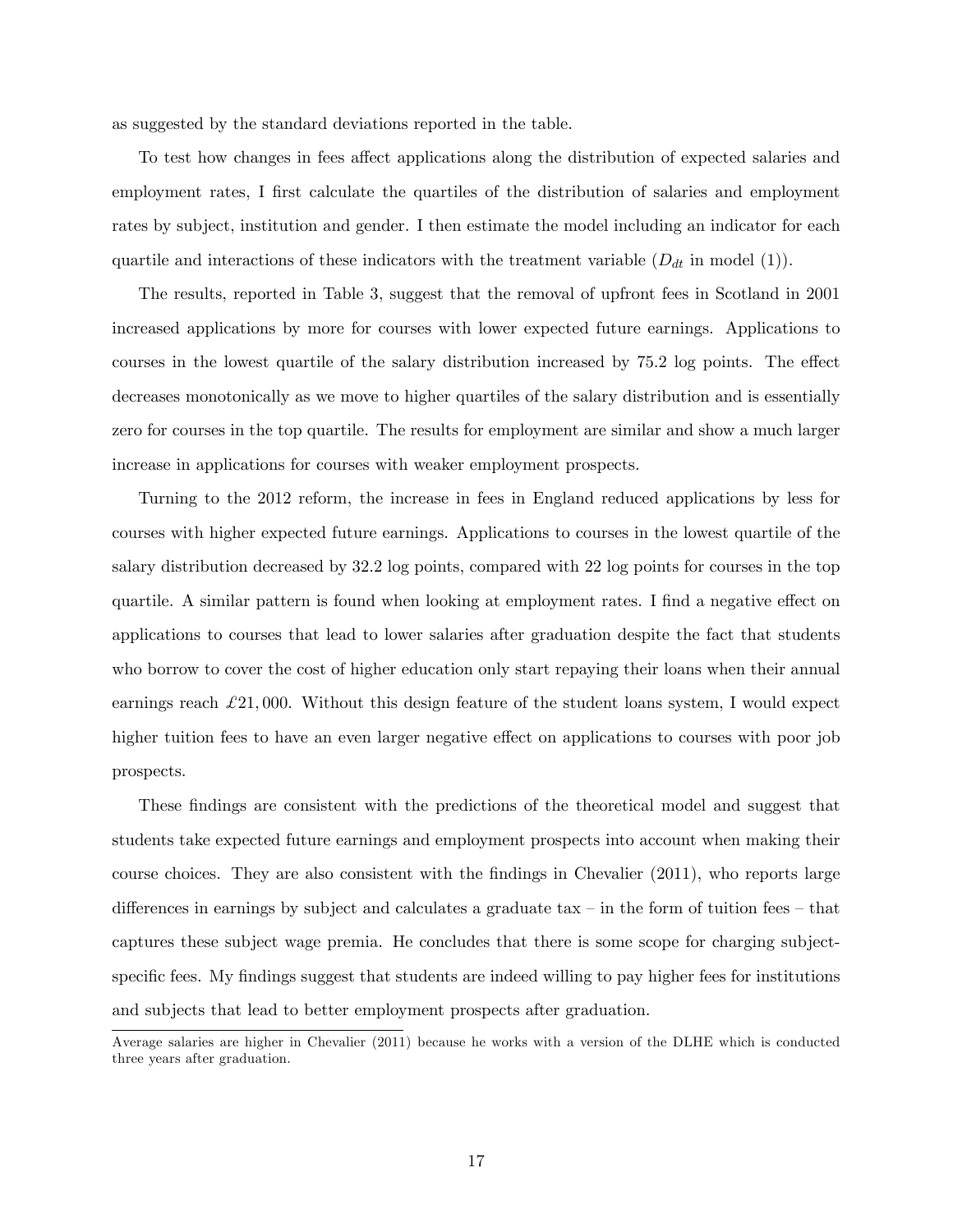#### 6.3 Attendance

Another prediction of the theoretical model is that credit-constrained students should be more sensitive to changes in tuition fees than unconstrained students. To test this hypothesis, I use data from HESA on the number of first-year undergraduate students at English and Scottish universities by country of domicile (England and Scotland), gender, age group and two further levels of disaggregation: ethnicity or the local authority where the student was domiciled before going to university. These data are not available for the period before the 2001 reform. For this reason, I only analyse attendance for the 2012 reform.

Table 4 reports the results of estimating model (1) with the log of the number of first-year undergraduate students as the dependent variable. In panel I, the model is estimated separately for each ethnic group. In panel II, local authorities are divided into two groups according to the rate of participation in higher education of people who reached age 18 between 2005 and 2009. Local authorities with a rate of participation below the median are classified as low participation areas.

The results show that the increase in fees in 2012 reduced attendance of white students by 33:3 log points, with a much smaller effect for other ethnic groups. When comparing different local authorities, the results show that the 2012 reform reduced attendance by more for students from local authorities with higher rates of participation in higher education.

These results suggest that students who face tighter credit constraints  $-$  those from ethnic minorities and less advantaged local areas  $\sim$  do not appear to be more affected by the increase in fees in 2012. This could be explained by the fact that government-provided student loans relax credit constraints. In addition, universities that change tuition fees above  $\pounds 6,000$  need to have an access agreement approved by the OFFA, setting out the measures adopted to improve access for students from less advantaged backgrounds. These findings are consistent with the evidence in Carneiro and Heckman (2003), who find no evidence of significant credit constraints in the decision to attend college in the US. Dearden at al (2004) obtain similar results for the UK.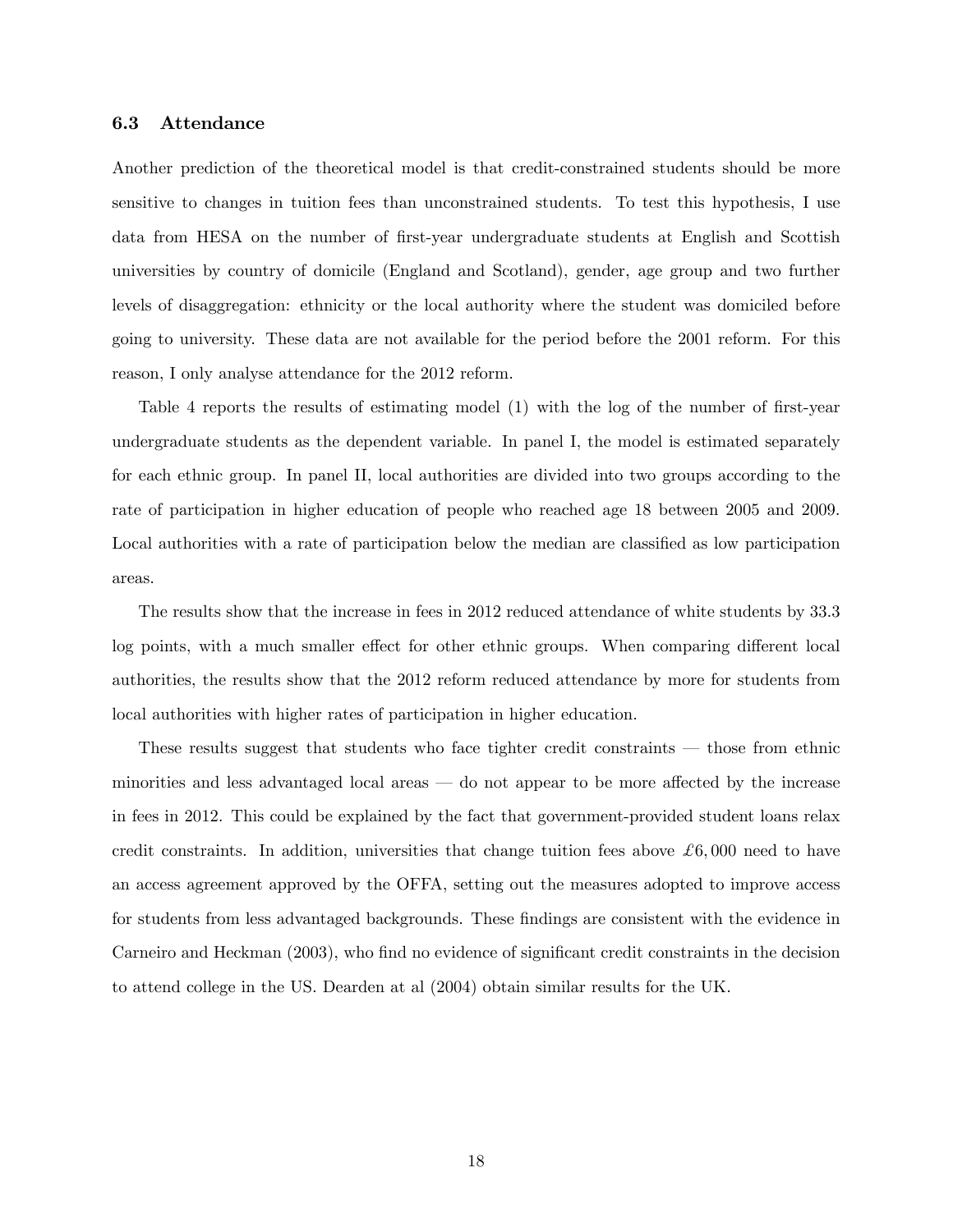## 7 Conclusions

In the UK, changes in tuition fees have created large heterogeneity in the cost of higher education over time and across countries. However, few studies exploit these sources of variation to estimate the causal effect of tuition fees on schooling outcomes. This article studies the effect on applications and attendance of two policy changes: the removal of upfront fees in Scotland in 2001 and the increase in fees in England in 2012.

The results from both experiments are consistent and suggest that increases in tuition fees have a negative effect on applications to higher education. I find that the removal of upfront fees in Scotland in 2001 increased applications by 21 log points, while the increase in fees in England in 2012 reduced applications by 25 log points. These results imply an elasticity of demand for higher education with respect to fees between  $-0.14$  and  $-0.26$ .

Looking at the impact on applications by subject and institution, I find evidence that changes in tuition fees have a smaller effect on applications to courses with higher employment probabilities and higher average wages after graduation. This suggests that, when faced with higher fees, students take future employment prospects into account when deciding which subjects and institutions to apply for. There is, therefore, scope for fees to vary by course and be set at a higher level for courses that offer better employment prospects after graduation.

Turning to the effect on attendance, I find that the increase in fees in England in 2012 reduced attendance of white students by 33 log points. The effect is smaller for ethnic minorities and for students from local authorities with lower rates of participation in higher education, suggesting that credit constraints do not play a significant role in the decision to attend university.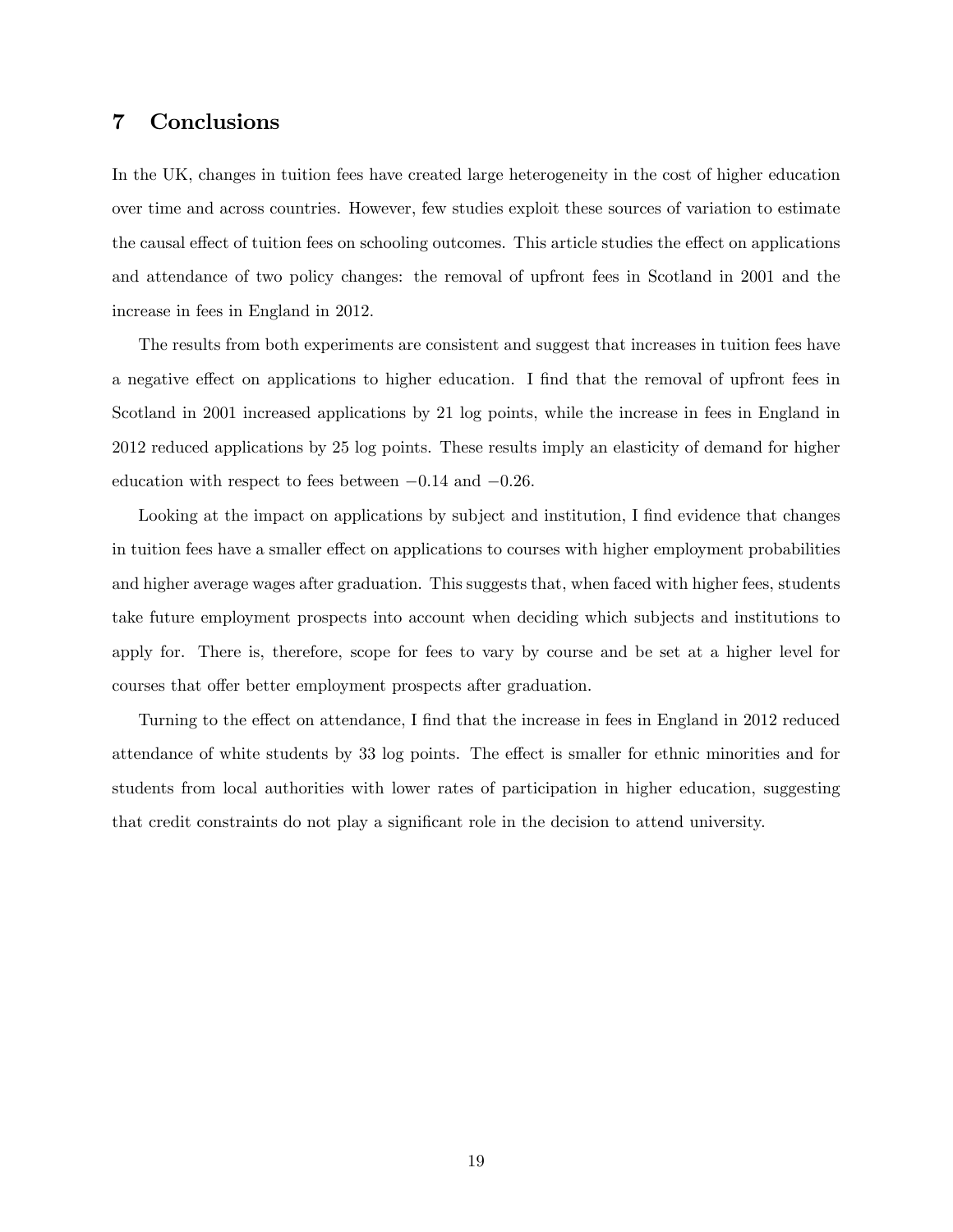# References

- [1] Autor, D. (2003). ëOutsourcing at Will: The Contribution of Unjust Dismissal Doctrine to the Growth of Employment Outsourcing', *Journal of Labor Economics*, vol. 21(1), pp. 1-42.
- [2] Bertrand, M., Duflo, E. and Mullainathan, S. (2004). 'How Much Should We Trust Differencein-Differences Estimates?', The Quarterly Journal of Economics, vol.  $119(1)$ , pp. 249-75.
- [3] Cameron, S. V. and Taber, C. (2004). ëEstimation of Educational Borrowing Constraints Using Returns to Schoolingí, Journal of Political Economy, vol. 112 (1), pp. 132-82.
- [4] Carneiro, P. and Heckman, J. (2003). 'Human Capital Policy', in (J. Heckman and A. Krueger, eds.), Inequality in America: What Role for Human Capital Policies, pp. 77-240, Cambridge, Massachusetts: MIT Press.
- [5] Chevalier, A. (2011). Subject choice and earnings of UK graduates', *Economics of Education* Review, vol. 30(6), pp. 1187–1201.
- [6] Crowford, C. and Dearden, L.  $(2010)$ . The impact of the 2006-07 HE finance reforms on HE participation<sup>'</sup>, BIS Research Paper no. 13.
- [7] Dearden, L., McGranahan, L. and Sianesi, B. (2004). ëThe Role of Credit Constraints in Educational Choices: Evidence from the NCDS and BCS70', Centre for the Economics of Education DP 48.
- [8] Dearden, L., Fitzsimons, E. and Wyness, G. (2011). ëThe impact of tuition fees and support on university participation in the UKí, Centre for the Economics of Education DP 126.
- [9] Deming D. J. and Dynarski, S. M. (2010). ëInto college, out of poverty? Policies to increase the postsecondary attainment of the poor', in (P. Levine and D. Zimmerman, eds.), Targeting investments in children: fighting poverty when resources are limited, pp. 283-302, Chicago: University of Chicago Press.
- [10] Dynarski, S. M. (2003). 'Does aid matter? Measuring the effect of student aid on college attendance and completion', American Economic Review, vol. 93(1), pp. 279-288.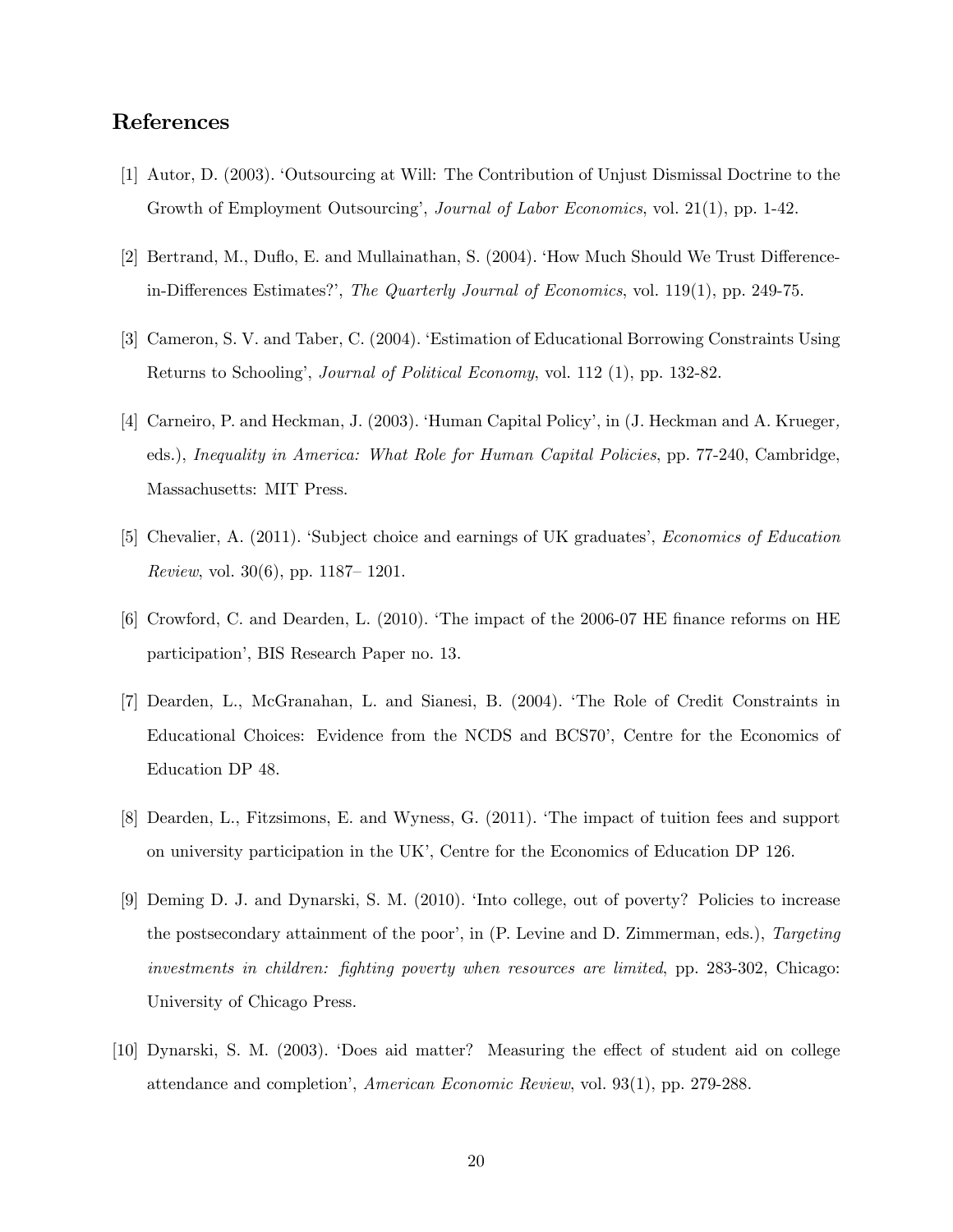- [11] Garibaldi, P., Giavazzi, F., Ichino, A. and Rettore, E. (2012). ëCollege cost and time to complete a degree: evidence from tuition discontinuities', Review of Economics and Statistics, vol. 94(3), pp. 699-711.
- [12] HEFCE (2013). ëHigher education in England: impact of the 2012 reformsí, Higher Education Funding Council for England report 2013/03.
- [13] Hübner, M. (2012). 'Do tuition fees affect enrollment behavior? Evidence from a 'natural experiment' in Germany', *Economics of Education Review*, vol.  $31(6)$ , pp.  $949-960$ .
- [14] Independent Commission on Fees (2012). 'Analysis of UCAS applications for 2012/13 admissions'.
- [15] Moulton, B. (1986). 'Random Group Effects and the Precision of Regression Estimates', Journal of Econometrics, vol. 32(3), pp. 385-397.
- [16] Neill, C. (2009). Tuition fees and the demand for university places', *Economics of Education Review*, vol. 28(5), pp. 561–570.
- [17] Nielsen, H. S., S $\phi$ rensen, T. and Taber, C. (2010). Estimating the effect of student aid on college enrollment: evidence from a government grant policy reform<sup>'</sup>, American Economic Journal: Economic Policy, vol. 2(2), pp. 185-215.
- [18] UCAS (2012). ëHow have applications for full-time undergraduate higher education in the UK changed in 2012?', UCAS Analysis and Research, July 2012.
- [19] Universities UK (2009). ëChanging landscapes: future scenarios for variable tuition feesí, research report March 2009.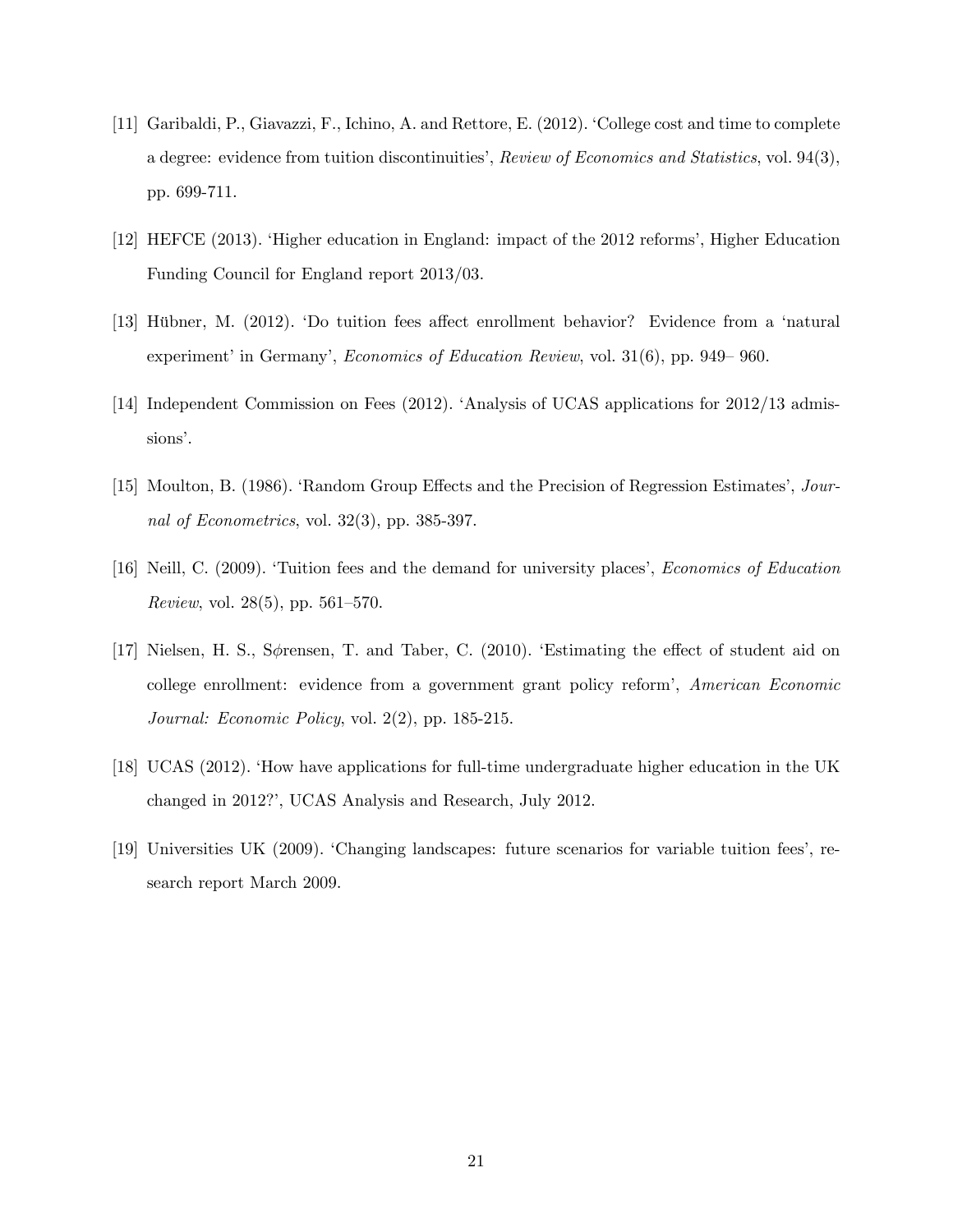**Figure 1.** Tuition fees in England and Scotland

| <b>England</b><br>1998: Tuition fees<br>introduced at £1,000/year<br>No fees |                                                 |  | 2004: Announcement of variable<br>tuition fees, with a cap at<br>£3,000/year. Applicable to students<br>starting university from academic<br>year 2006/07.               |  | 2010: Announcement of increase in cap<br>on tuition fees to £9,000/year. Applicable<br>to students starting university from<br>academic year 2012/13. |  |  |
|------------------------------------------------------------------------------|-------------------------------------------------|--|--------------------------------------------------------------------------------------------------------------------------------------------------------------------------|--|-------------------------------------------------------------------------------------------------------------------------------------------------------|--|--|
|                                                                              |                                                 |  |                                                                                                                                                                          |  |                                                                                                                                                       |  |  |
| No fees                                                                      | 1998: Tuition fees<br>introduced at £1,000/year |  | 2001: Endowment scheme. Students to pay<br>£2,000 after graduation, starting with cohort<br>graduating in April 2005. Only applicable to<br>Scottish-domiciled students. |  | 2007: No fees. Only applicable to<br>Scottish-domiciled students.                                                                                     |  |  |

**Scotland**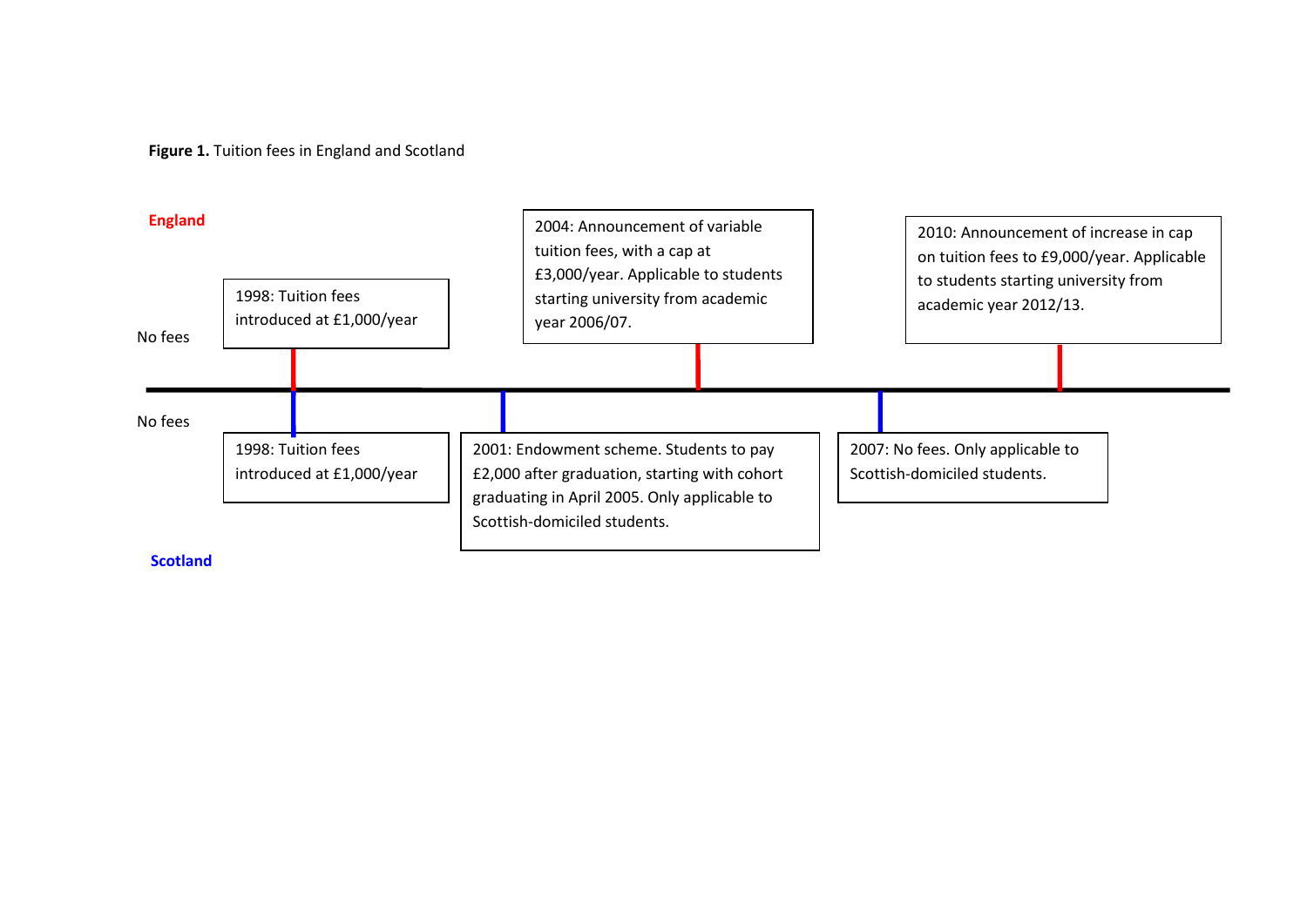

**Figure 2.** Percentage of students by major source of tuition fees

Source: HESA student database. Note: Percentages calculated for students with domicile in England attending English institutions.



**Figure 3.** Log number of applications by country of domicile

Source: UCAS.

**Figure 4.** Log number of first-year undergraduate students by country of domicile



Source: HESA student database.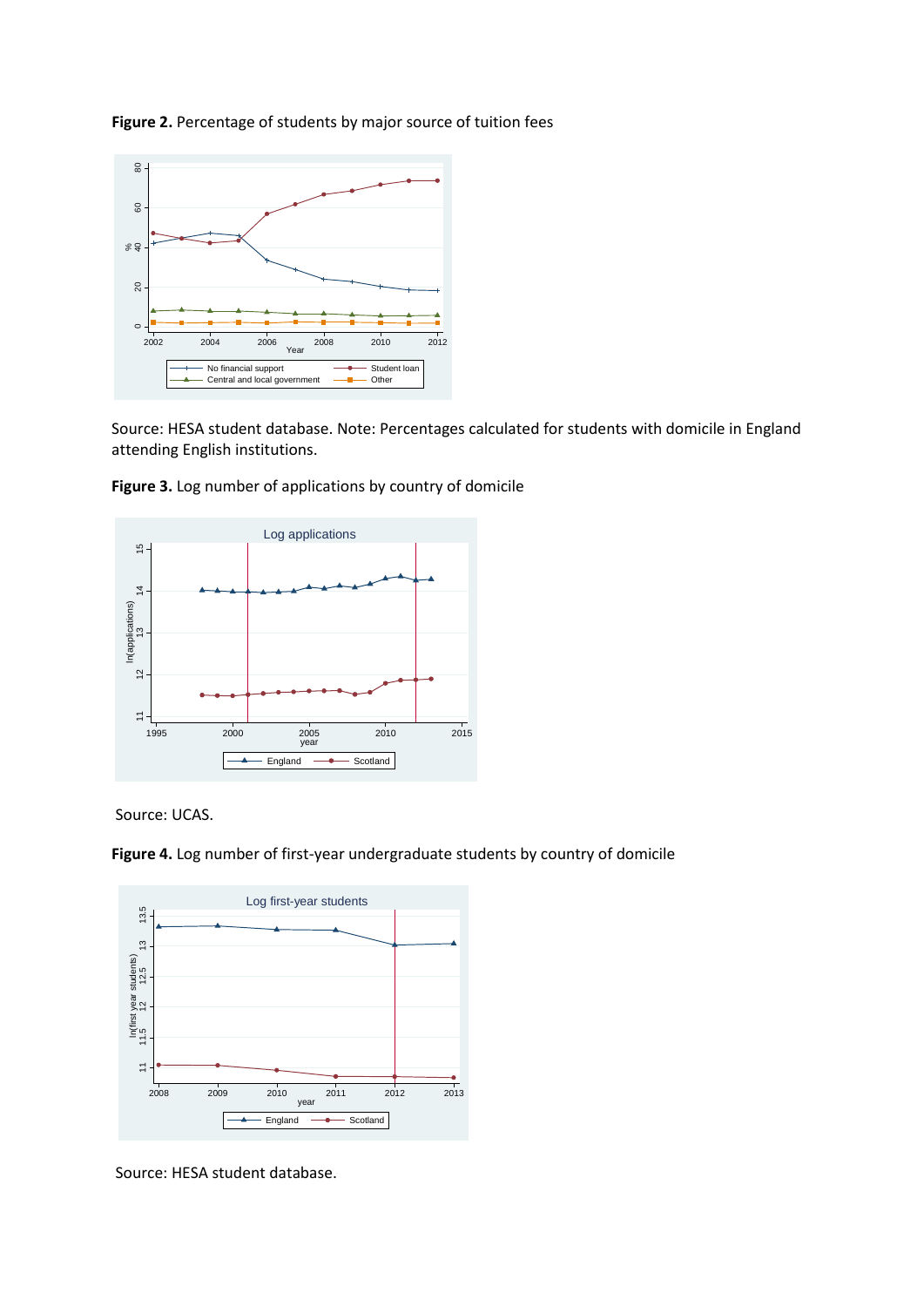**Table 1.** Effect on applications

|                                  |               | Log applications |               |
|----------------------------------|---------------|------------------|---------------|
| 2001 reform<br>ı.                |               |                  |               |
| Treatment group × post treatment | 0.214         | 0.229            |               |
|                                  | $(0.041)$ *** | $(0.112)*$       |               |
|                                  | $[0.028]$ *   | $[0.022]$ *      |               |
| Observations                     | 81,847        | 81,847           |               |
| R-squared                        | 0.238         | 0.258            |               |
| 2012 reform<br>II.               |               |                  |               |
| Treatment group × post treatment | $-0.250$      | $-0.205$         |               |
|                                  | $(0.013)$ *** | $(0.070)$ **     |               |
|                                  | $[0.014]$ **  | $[0.009]$ **     |               |
| Treatment group × 2010           |               |                  | 0.023         |
|                                  |               |                  | (0.023)       |
|                                  |               |                  | $[0.001]*$    |
| Treatment group × 2011           |               |                  | 0.002         |
|                                  |               |                  | (0.023)       |
|                                  |               |                  | [0.016]       |
| Treatment group × 2012           |               |                  | $-0.237$      |
|                                  |               |                  | $(0.023)$ *** |
|                                  |               |                  | $[0.018]$ **  |
| Treatment group × 2013           |               |                  | $-0.251$      |
|                                  |               |                  | $(0.023)$ *** |
|                                  |               |                  | $[0.017]$ **  |
| Observations                     | 72,892        | 72,892           | 72,892        |
| R-squared                        | 0.190         | 0.219            | 0.190         |
|                                  |               |                  |               |
| Country-specific trends          | No            | Yes              | No.           |

Notes. Robust standard errors clustered by country x year in parentheses and by country in square brackets. Regressions include year and country of domicile fixed effects, the log of population, and indicators for gender and age group. Leads and lags of the reform (Treatment group × year) are equal to one in the year indicated for students with domicile in England and zero otherwise. \*\*\* significant at 1%, \*\* significant at 5%, \* significant at 10%.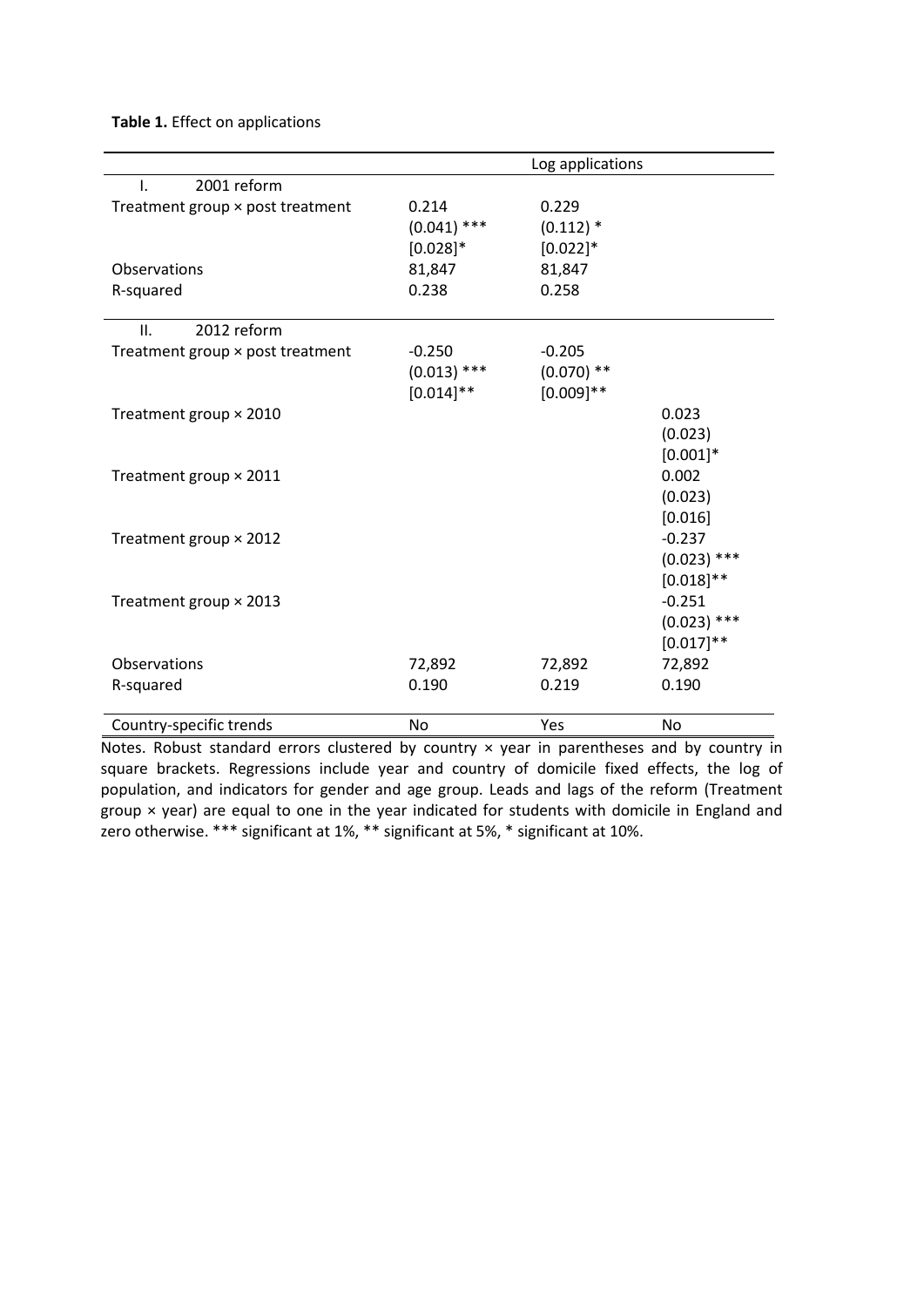| Subject                              | Average salary (£) | Average employment rate (%) |
|--------------------------------------|--------------------|-----------------------------|
| Medicine and dentistry               | 28,988 (1,623)     | 92 (14)                     |
| Engineering and technology           | 24,028 (3,149)     | 63 (11)                     |
| Mathematical and computer sciences   | 21,922 (3,109)     | 57 (10)                     |
| Architecture, building and planning  | 21,451 (4,236)     | (9)<br>69                   |
| Subjects allied to medicine          | 20,728 (1,764)     | 66 (13)                     |
| Business and admin. studies          | 19,804 (3,093)     | 60 (9)                      |
| Social studies                       | 19,765 (2,790)     | 50 (8)                      |
| Education                            | 19,403 (2,278)     | 64 (16)                     |
| Physical sciences                    | 19,123 (2,799)     | 43 (6)                      |
| Veterinary science and agricultural  | 19,090 (4,776)     | 60 (15)                     |
| and related studies                  |                    |                             |
| Law                                  | 17,926 (2,583)     | 35 (11)                     |
| Historical and philosophical studies | 17,323 (2,322)     | 40 (6)                      |
| Languages                            | 17,266 (2,046)     | 45<br>(7)                   |
| <b>Biological sciences</b>           | 17,021 (2,145)     | 42 (8)                      |
| Mass communications and              | 16,581 (1,899)     | 55 (10)                     |
| documentation                        |                    |                             |
| Creative arts and design             | 16,051 (1,858)     | 48 (9)                      |
|                                      |                    |                             |

**Table 2.** Average salaries and employment rates by subject for graduates in 2011/12

Source: HESA DLHE survey.

Note: Average salaries calculated for workers age 20 to 30 in full-time paid employment (including self-employment) earning less than £60,000 per year six months after graduation. Employment rate is the share of the population of graduates in full-time paid employment six months after graduation. Standard deviation across institutions in parentheses.